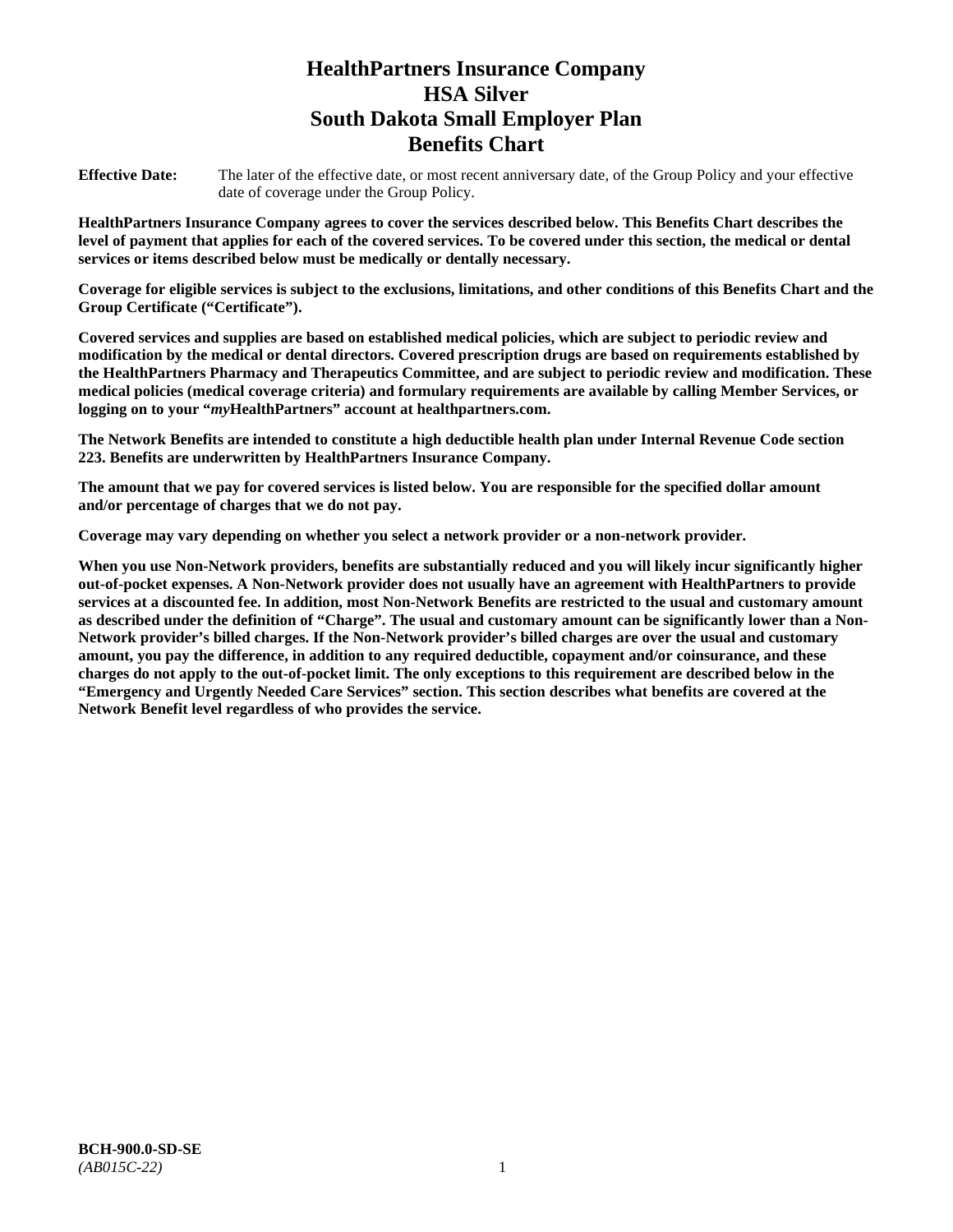# **These definitions apply to this Benefits Chart. They also apply to the Certificate.**

| <b>Biosimilar Drug:</b> | A prescription drug, approved by the Food and Drug Administration (FDA), that the FDA<br>has determined is biosimilar to and interchangeable with a biological brand name drug.<br>Biosimilar drugs are not considered generic drugs and are not covered under the generic<br>drug benefit.                                                                                                                                                                                                                                                                                                                                         |
|-------------------------|-------------------------------------------------------------------------------------------------------------------------------------------------------------------------------------------------------------------------------------------------------------------------------------------------------------------------------------------------------------------------------------------------------------------------------------------------------------------------------------------------------------------------------------------------------------------------------------------------------------------------------------|
| <b>Brand Name Drug:</b> | A prescription drug, approved by the Food and Drug Administration (FDA), that is<br>manufactured, sold, or licensed for sale under a trademark by the pharmaceutical company<br>that originally researched and developed the drug. Brand name drugs have the same active-<br>ingredient formula as the generic version of the drug. However, generic drugs are<br>manufactured and sold by other drug manufacturers and are generally not available until<br>after the patent on the brand name drug has expired. A few brand name drugs may be<br>covered at the generic drug benefit level if this is indicated on the Formulary. |
| <b>Calendar Year:</b>   | This is the 12-month period beginning 12:01 A.M. Central Time, on January 1, and ending<br>12:00 A.M. Central Time of the next following December 31.                                                                                                                                                                                                                                                                                                                                                                                                                                                                               |
| <b>Charge:</b>          | For covered services delivered by a network provider this is the provider's discounted<br>charge for a given medical/surgical service, procedure or item.                                                                                                                                                                                                                                                                                                                                                                                                                                                                           |
|                         | For covered services delivered by non-network providers, a contracted rate may apply if<br>such arrangement is available to HealthPartners.                                                                                                                                                                                                                                                                                                                                                                                                                                                                                         |
|                         | For the usual and customary charge for covered services delivered by non-network<br>providers, our payment is calculated using one of the following options to be determined at<br>HealthPartners' discretion: 1) a percentage of the Medicare fee schedule; 2) a comparable<br>schedule if the service is not on the Medicare fee schedule; or 3) a commercially<br>reasonable rate for such service.                                                                                                                                                                                                                              |
|                         | The usual and customary charge is the maximum amount allowed that we consider in the<br>calculation of the payment of charges incurred for certain covered services. You must pay<br>for any charges above the usual and customary charge, and they do not apply to the Out-of-<br>Pocket Limit.                                                                                                                                                                                                                                                                                                                                    |
|                         | A charge is incurred for covered ambulatory medical and surgical services, on the date the<br>service or item is provided. A charge is incurred for covered inpatient services, on the date<br>of admission to a hospital. To be covered, a charge must be incurred on or after your<br>effective date and on or before the termination date.                                                                                                                                                                                                                                                                                       |
| Copayment/Coinsurance:  | The specified dollar amount, or percentage, of charges incurred for covered services, which<br>we do not pay, but which you must pay, each time you receive certain medical services,<br>procedures or items. Our payment for those covered services or items begins after the<br>copayment or coinsurance is satisfied. Covered services or items requiring a copayment or<br>coinsurance are specified in this Benefits Chart.                                                                                                                                                                                                    |
|                         | For services provided by a network provider:                                                                                                                                                                                                                                                                                                                                                                                                                                                                                                                                                                                        |
|                         | An amount which is listed as a flat dollar copayment is applied to a network provider's<br>discounted charges for a given service. However, if the network provider's discounted<br>charge for a service or item is less than the flat dollar copayment, you will pay the network<br>provider's discounted charge. An amount which is listed as a percentage of charges or<br>coinsurance is based on the network provider's discounted charges, calculated at the time<br>the claim is processed, which may include an agreed upon fee schedule rate for case rate or<br>withhold arrangements.                                    |
|                         | For services provided by a non-network provider:                                                                                                                                                                                                                                                                                                                                                                                                                                                                                                                                                                                    |
|                         | Any copayment or coinsurance is applied to the lesser of the provider's charges or the<br>usual and customary charge for a service.                                                                                                                                                                                                                                                                                                                                                                                                                                                                                                 |
|                         | A copayment or coinsurance is due at the time a service is provided, or when billed by the<br>provider. The copayment or coinsurance applicable for a scheduled visit with a network<br>provider will be collected for each visit, late cancellation and failed appointment.                                                                                                                                                                                                                                                                                                                                                        |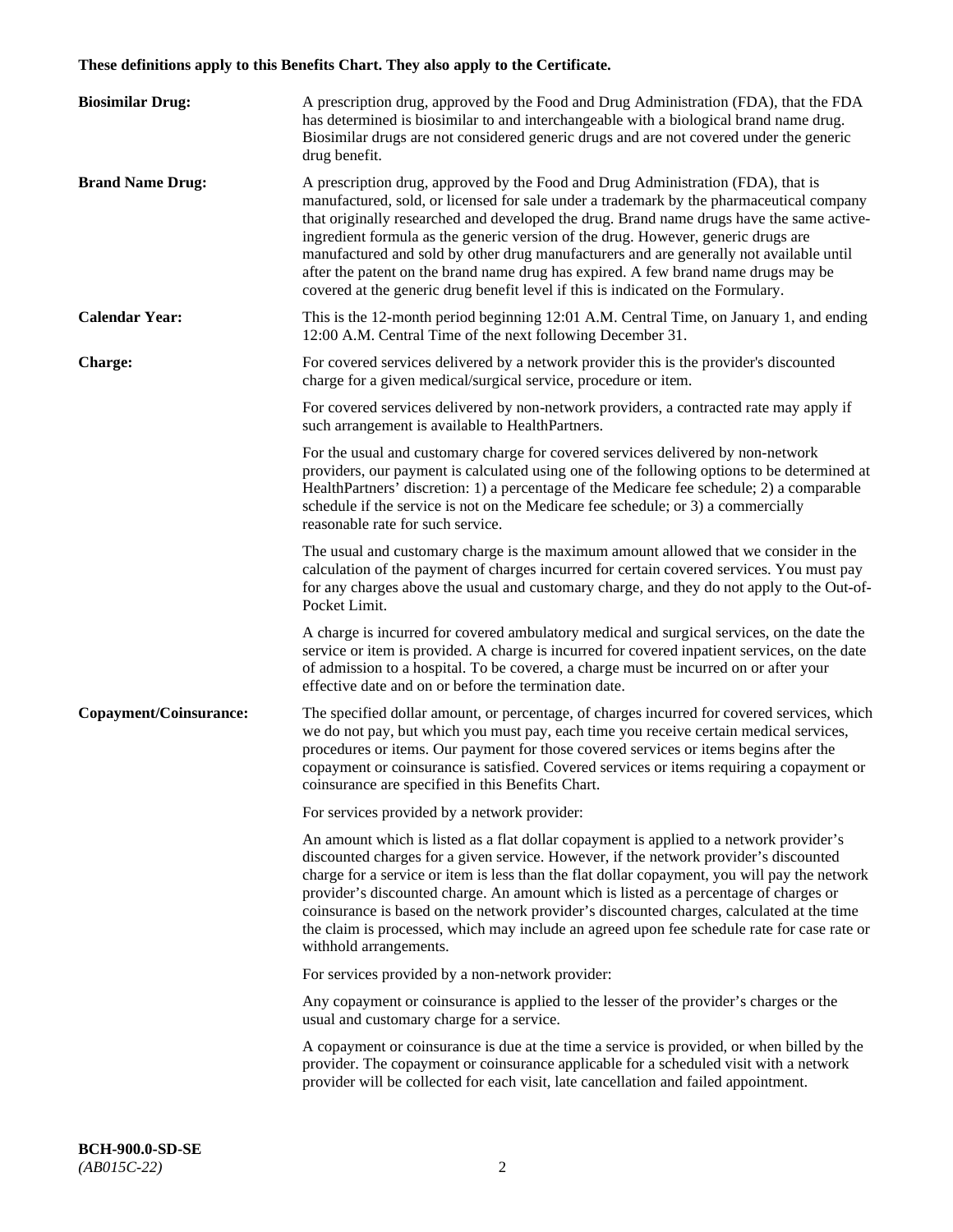| Deductible:                      | The specified dollar amount of charges incurred for covered services, which we do not pay,<br>but an enrollee or a family has to pay first in a calendar year. Our payment for those<br>services or items begins after the deductible is satisfied. If you have a family deductible,<br>each individual family member may only contribute up to the individual deductible amount<br>toward the family deductible. An individual's copayments and coinsurance do not apply<br>toward the family deductible. For Network Benefits, your family deductible will follow the<br>family deductible for the highest Benefit Level in which any family member is enrolled<br>during that calendar year. For network providers, the amount of the charges that apply to<br>the deductible are based on the network provider's discounted charges, calculated at the<br>time the claim is processed, which may include an agreed upon fee schedule rate for case<br>rate or withhold arrangements. For non-network providers, the amount of charges that<br>apply to the deductible are the lesser of the provider's charges or the usual and customary<br>charge for a service. |
|----------------------------------|------------------------------------------------------------------------------------------------------------------------------------------------------------------------------------------------------------------------------------------------------------------------------------------------------------------------------------------------------------------------------------------------------------------------------------------------------------------------------------------------------------------------------------------------------------------------------------------------------------------------------------------------------------------------------------------------------------------------------------------------------------------------------------------------------------------------------------------------------------------------------------------------------------------------------------------------------------------------------------------------------------------------------------------------------------------------------------------------------------------------------------------------------------------------|
|                                  | Any amounts paid or reimbursed by a third party, including, but not limited to: point of<br>service rebates, manufacturer coupons, manufacturer debit cards or other forms of direct<br>reimbursement to an Insured for a product or service, will not apply toward the deductible,<br>to the extent permitted under state and federal law.                                                                                                                                                                                                                                                                                                                                                                                                                                                                                                                                                                                                                                                                                                                                                                                                                            |
|                                  | Your plan has an embedded deductible. This means once an Insured meets the individual<br>deductible, the plan begins paying benefits for that person. If two or more members of the<br>family meet the family deductible, the plan begins paying benefits for all members of the<br>family, regardless of whether each Insured has met the individual deductible. However, an<br>Insured may not contribute more than the individual deductible toward the family<br>deductible.                                                                                                                                                                                                                                                                                                                                                                                                                                                                                                                                                                                                                                                                                       |
|                                  | All services are subject to the deductible unless otherwise indicated below in this Benefits<br>Chart.                                                                                                                                                                                                                                                                                                                                                                                                                                                                                                                                                                                                                                                                                                                                                                                                                                                                                                                                                                                                                                                                 |
| <b>Formulary:</b>                | This is a current list, which may be revised from time to time, of prescription drugs,<br>medications, equipment and supplies covered by us as indicated in this Benefits Chart<br>which are covered at the highest benefit level. Some drugs on the Formulary may require<br>prior authorization to be covered as formulary drugs. The Formulary, and information on<br>drugs that require prior authorization, are available by calling Member Services, or logging<br>on to your "myHealthPartners" account at healthpartners.com.                                                                                                                                                                                                                                                                                                                                                                                                                                                                                                                                                                                                                                  |
| <b>Generic Drug:</b>             | A prescription drug approved by the Food and Drug Administration (FDA) that the FDA<br>has determined is comparable to a brand name drug product in dosage form, strength, route<br>of administration, quality, intended use and documented bioequivalence. Generally, generic<br>drugs cost less than brand name drugs. Some brand name drugs may be covered at the<br>generic drug benefit level if this is indicated on the Formulary.                                                                                                                                                                                                                                                                                                                                                                                                                                                                                                                                                                                                                                                                                                                              |
| <b>Lifetime Maximum Benefit:</b> | The specified coverage limit actually paid by us for services and/or charges incurred by<br>you for a given procedure or diagnosis. Payment of benefits under this Benefits Chart<br>ceases when that Lifetime Maximum Benefit is reached. You have to pay for subsequent<br>charges.                                                                                                                                                                                                                                                                                                                                                                                                                                                                                                                                                                                                                                                                                                                                                                                                                                                                                  |
| <b>Non-Formulary Drug:</b>       | This is a prescription drug, approved by the Food and Drug Administration (FDA), that is<br>not on the Formulary, is medically necessary and is not investigative or otherwise excluded<br>under the Certificate.                                                                                                                                                                                                                                                                                                                                                                                                                                                                                                                                                                                                                                                                                                                                                                                                                                                                                                                                                      |
| <b>Out-of-Pocket Expenses:</b>   | You pay the specified copayments/coinsurance and deductibles applicable for particular<br>services, subject to the Out-of-Pocket Limit described below. These amounts are in<br>addition to the monthly premium payments.                                                                                                                                                                                                                                                                                                                                                                                                                                                                                                                                                                                                                                                                                                                                                                                                                                                                                                                                              |
| <b>Out-of-Pocket Limit:</b>      | You pay the copayments/coinsurance and deductibles for covered services, to the<br>individual or family Out-of-Pocket Limit. Thereafter we cover 100% of charges incurred<br>for all other covered services, for the rest of the calendar year. You pay amounts greater<br>than the Out-of-Pocket Limit if you exceed any Lifetime Maximum Benefit, or visit or day<br>limits.                                                                                                                                                                                                                                                                                                                                                                                                                                                                                                                                                                                                                                                                                                                                                                                         |
|                                  | Non-Network Benefits above the usual and customary charge (see definition of charge<br>above) do not apply to the Out-of-Pocket Limit.                                                                                                                                                                                                                                                                                                                                                                                                                                                                                                                                                                                                                                                                                                                                                                                                                                                                                                                                                                                                                                 |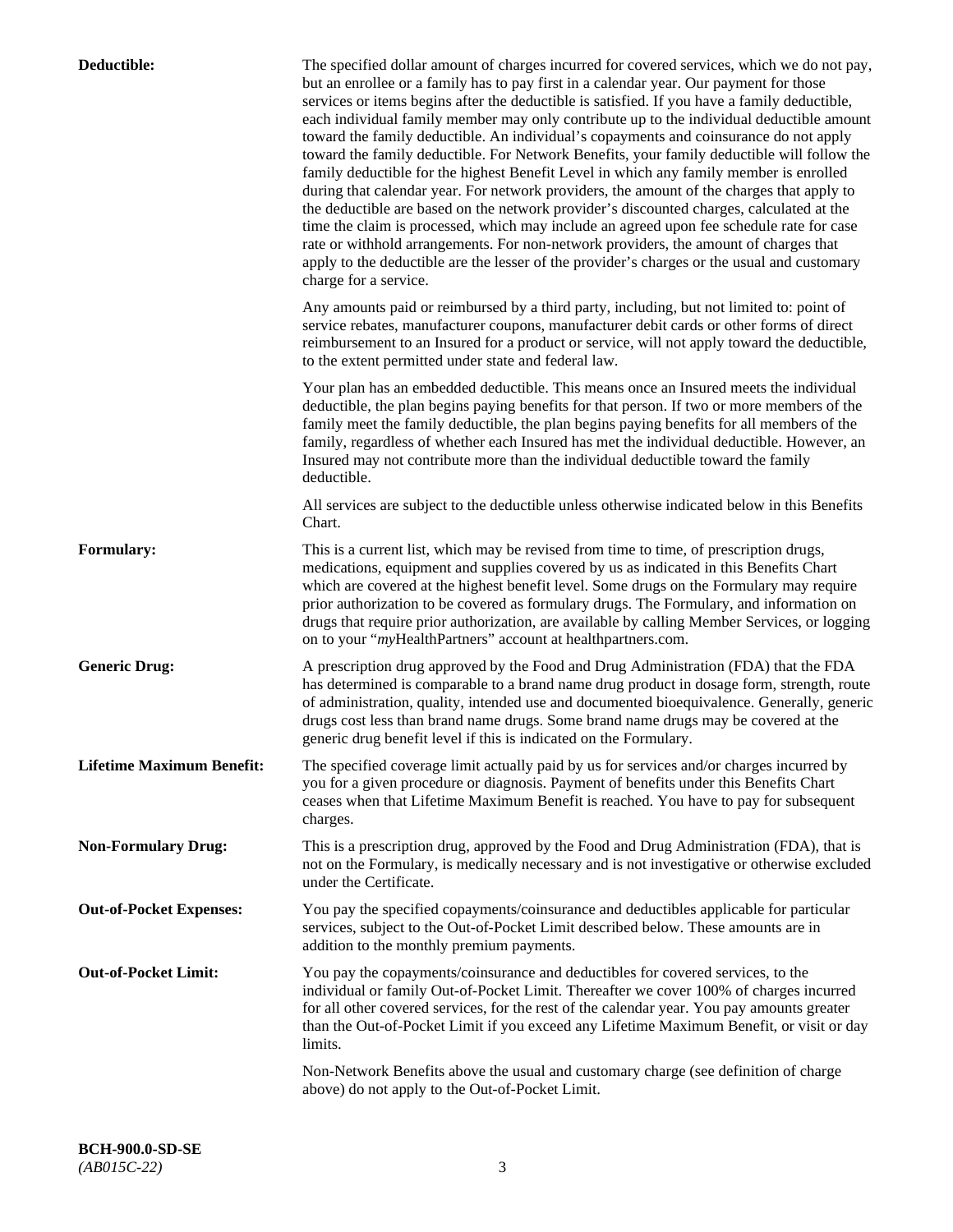|                              | Non-Network Benefits for transplant surgery and bariatric surgery do not apply to the<br>Out-of-Pocket Limit.                                                                                                                                                                                                                                                                                                                                                                                                                         |
|------------------------------|---------------------------------------------------------------------------------------------------------------------------------------------------------------------------------------------------------------------------------------------------------------------------------------------------------------------------------------------------------------------------------------------------------------------------------------------------------------------------------------------------------------------------------------|
|                              | Any amounts paid or reimbursed by a third party, including, but not limited to: point of<br>service rebates, manufacturer coupons, manufacturer debit cards or other forms of direct<br>reimbursement to an Insured for a product or service, will not apply as an out of pocket<br>expense, to the extent permitted under state and federal law.                                                                                                                                                                                     |
|                              | You are responsible to keep track of the out-of-pocket expenses. Contact our Member<br>Services Department for assistance in determining the amount paid by the enrollee for<br>specific eligible services received. Claims for reimbursement under the Out-of-Pocket<br>Limit provisions are subject to the same time limits and provisions described under the<br>"Claims Provisions" section of the Certificate.                                                                                                                   |
| <b>Preventive Drug List:</b> | This is a current list, which may be revised from time to time, of certain formulary<br>preventive prescription drugs and certain diabetic supplies, covered under the Plan as<br>indicated in this Benefits Chart. The Preventive Drug List is available by logging on to<br>your "myHealthPartners" account at healthpartners.com or by calling Member Services.                                                                                                                                                                    |
| <b>Specialty Drug List:</b>  | This is a current list, which may be revised from time to time, of prescription drugs,<br>medications, equipment and supplies, which are typically bio-pharmaceuticals. The<br>purpose of a Specialty Drug List is to facilitate enhanced monitoring of complex therapies<br>used to treat specific conditions. Specialty drugs are covered by us as indicated in this<br>Benefits Chart. The Specialty Drug List is available by calling Member Services, or<br>logging on to your "myHealthPartners" account at healthpartners.com. |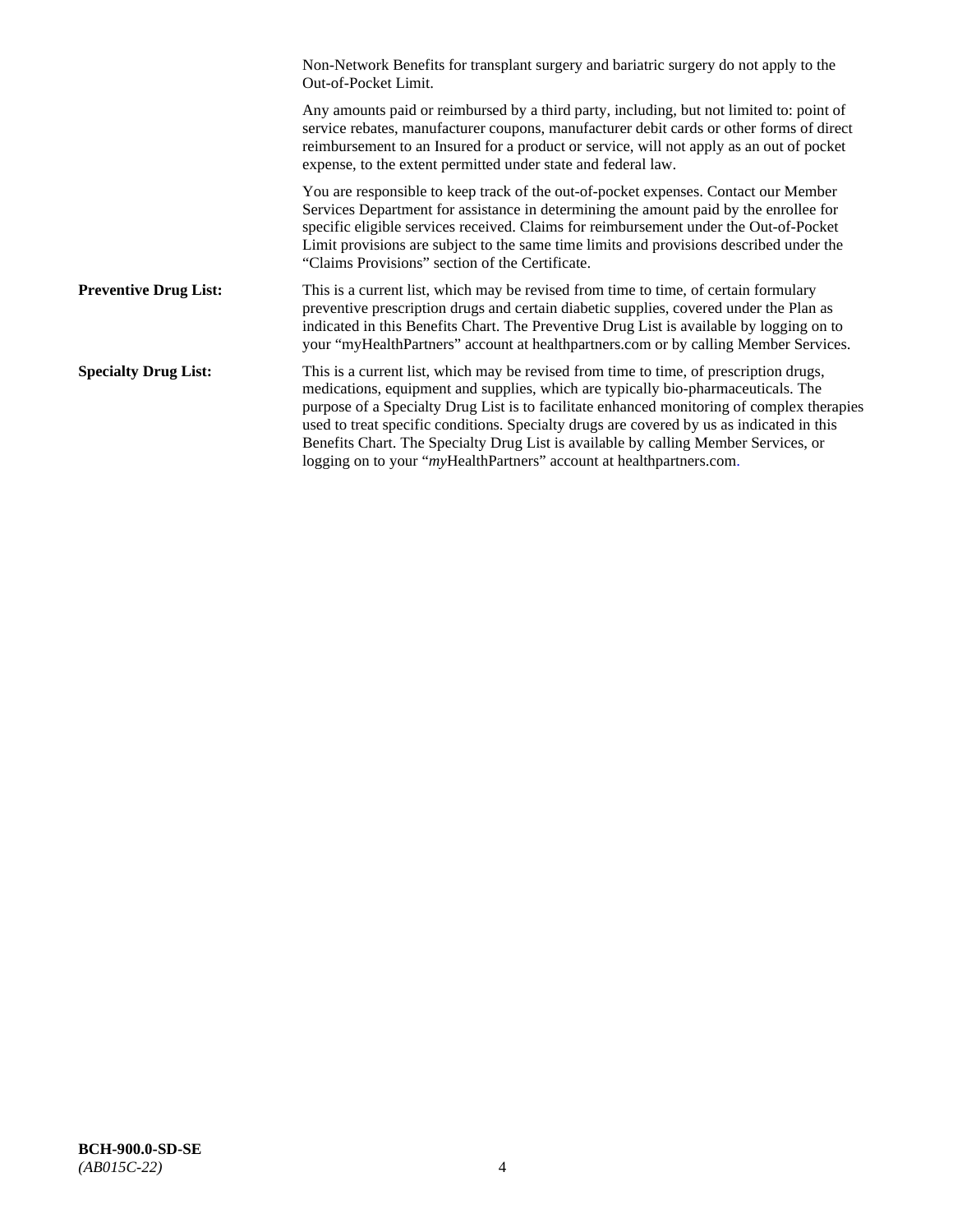# **DEDUCTIBLES, OUT-OF-POCKET LIMITS AND LIFETIME MAXIMUMS**

#### **Individual Calendar Year Deductible**

| <b>Network Benefits</b> | <b>Non-Network Benefits</b> |
|-------------------------|-----------------------------|
| \$5,000                 | \$10,000                    |

#### **Family Calendar Year Deductible**

| <b>Network Benefits</b> | <b>Non-Network Benefits</b> |
|-------------------------|-----------------------------|
| \$10,000                | \$20,000                    |

Separate deductibles must be satisfied under the Network Benefits and Non-Network Benefits.

Your plan has an embedded deductible. This means once an insured meets the individual deductible, the plan begins paying benefits for that person. If two or more members of the family meet the family deductible, the plan begins paying benefits for all members of the family, regardless of whether each insured has met the individual deductible. However, an insured may not contribute more than the individual deductible toward the family deductible.

Any amounts paid or reimbursed by a third party, including but not limited to: point of service rebates, manufacturer coupons, manufacturer debit cards or other forms of direct reimbursement to an insured for a product or service, will not apply toward the deductible, to the extent permitted under state and federal law.

#### **Individual Calendar Year Out-of-Pocket Limit**

| <b>Network Benefits</b> | <b>Non-Network Benefits</b> |
|-------------------------|-----------------------------|
| \$6,500                 | \$30,000                    |

#### **Family Calendar Year Out-of-Pocket Limit**

| <b>Network Benefits</b> | <b>Non-Network Benefits</b> |
|-------------------------|-----------------------------|
| \$13,000                | \$60,000                    |

Separate Out-of-Pocket Limits must be satisfied under Network Benefits and Non-Network Benefits.

Non-Network Benefits above the usual and customary charge will not apply toward the individual or family Out-of-Pocket Limit.

Non-Network Benefits for transplant surgery and bariatric surgery do not apply to the Out-of-Pocket Limit.

Any amounts paid or reimbursed by a third party, including, but not limited to: point of service rebates, manufacturer coupons, manufacturer debit cards or other forms of direct reimbursement to an Insured for a product or service, will not apply as an outof-pocket expense, to the extent permitted under state and federal law.

# **Lifetime Maximum Benefit for Bariatric Surgery**

| <b>Network Benefits</b> | <b>Non-Network Benefits</b> |
|-------------------------|-----------------------------|
| Unlimited.              | \$5,000                     |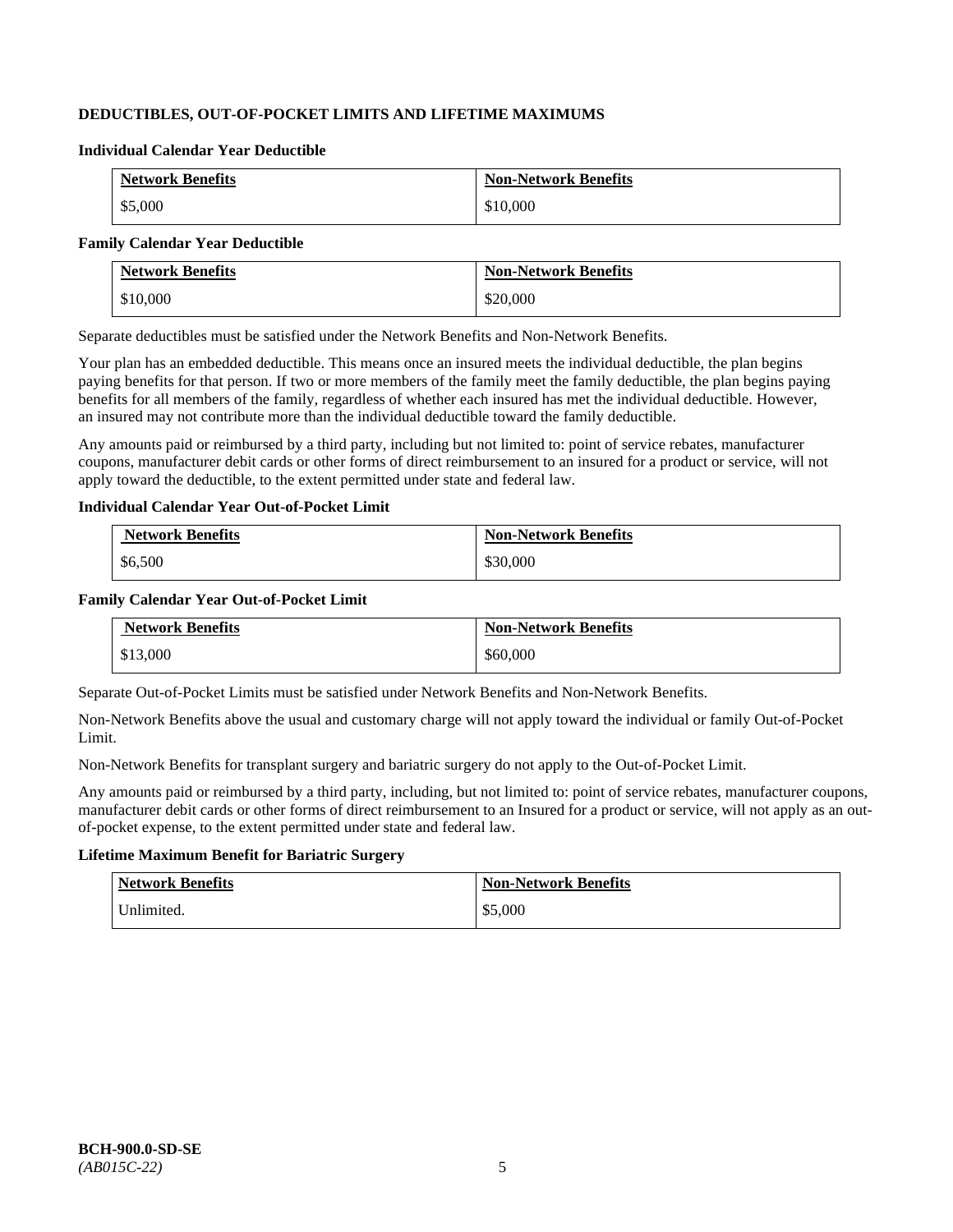# **AMBULANCE AND MEDICAL TRANSPORTATION**

#### **Covered Services:**

We cover ambulance and medical transportation for medical emergencies. We also cover medically necessary, non-emergency medical transportation if it meets our medical coverage criteria. Covered services and supplies are based on established medical policies, which are subject to periodic review and modification by the medical or dental directors. These medical policies (medical coverage criteria) and applicable prior authorization requirements are available by calling Member Services, or logging on to your "*my*HealthPartners" account at [healthpartners.com.](http://healthpartners.com/)

| <b>Network Benefits</b>      | <b>Non-Network Benefits</b> |
|------------------------------|-----------------------------|
| 70% of the charges incurred. | See Network Benefits.       |

#### **Not Covered:**

• See "Services Not Covered" in the Certificate.

#### **AUTISM SERVICES**

#### **Covered Services:**

We cover Applied Behavioral Analysis (ABA) and Intensive Early Intervention Behavioral Therapy (IEIBT) for treatment of autism spectrum disorders for children under age 18. We have the right to review the treatment that an Insured is receiving not more than once every three months, without a contract stipulating that a more frequent review is necessary.

A person who performs ABA must:

- be licensed by the South Dakota Board of Medical and Osteopathic Examiners or the Board of Examiners of Psychologists and have documented training and competence in applied behavior analysis; or
- be licensed by the South Dakota Board of Social Workers as a licensed behavior analyst.

Physical therapy, occupational therapy and speech therapy are covered under the "Physical Therapy, Occupational Therapy and Speech Therapy" section. Medications are covered under the "Prescription Drug Services" section. Covered services are based on established medical policies, which are subject to periodic review and modification by the medical directors. These medical policies (medical coverage criteria) are available online at [healthpartners.com](http://healthpartners.com/) or by calling Member Services.

Coverage for applied behavior analysis will provide an annual maximum benefit for Network and Non-Network Benefits combined, that may not be less than:

- Through age 6**:** 1,300 hours per calendar year
- Age 7 through age 13**:** 900 hours per calendar year
- Age 14 through age 18**:** 450 hours per calendar year

| <b>Network Benefits</b>      | <b>Non-Network Benefits</b>  |
|------------------------------|------------------------------|
| 70% of the charges incurred. | 50% of the charges incurred. |

#### **Not Covered:**

• See "Services Not Covered" in the Certificate.

# **BEHAVIORAL HEALTH SERVICES**

#### **Covered Services:**

Covered services are based on established medical policies, which are subject to periodic review and modification by the medical directors. These medical policies (medical coverage criteria) are available by calling Member Services, or logging on to your "*my*HealthPartners" account at [healthpartners.com.](http://healthpartners.com/)

#### **Mental Health Services**

We cover services for mental health diagnoses as described in the Diagnostic and Statistical Manual of Mental Disorders – Fifth Edition (DSM-5) (most recent edition).

**BCH-900.0-SD-SE**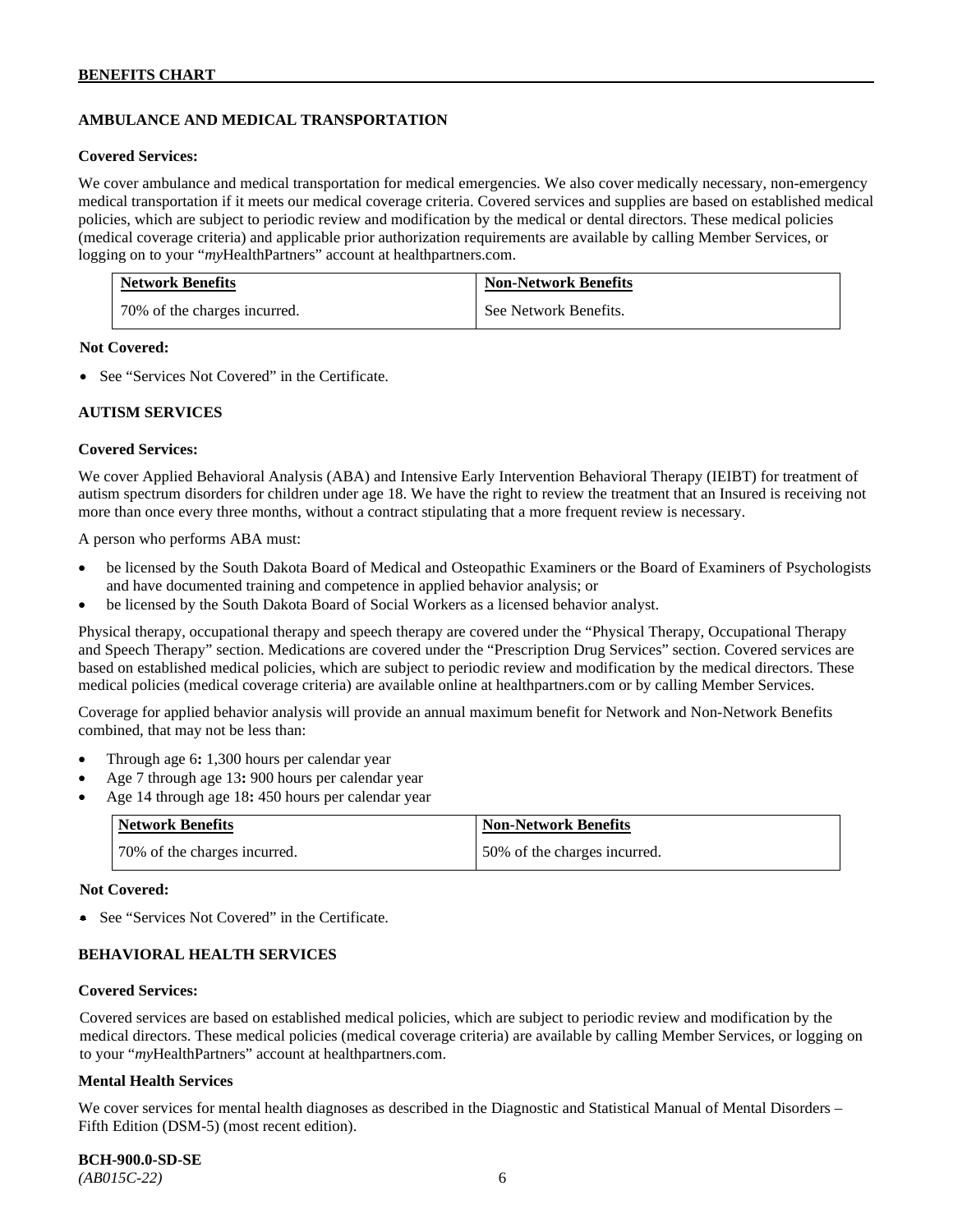**Outpatient services including intensive outpatient and day treatment services:** We cover medically necessary outpatient professional mental health services for evaluation, crisis intervention, and treatment of mental health disorders.

A comprehensive diagnostic assessment will be used as the basis for a determination by a mental health professional, concerning the appropriate treatment and the extent of services required.

Outpatient services we cover for a diagnosed mental health condition include the following:

- Individual, group, family, and multi-family therapy;
- Medication management provided by a physician, certified nurse practitioner, or physician's assistant;
- Psychological testing services for the purposes of determining the differential diagnoses and treatment planning for patients currently receiving behavioral health services;
- Day treatment and intensive outpatient services in a licensed program;
- Partial hospitalization services in a licensed hospital or community mental health center;
- Psychotherapy and nursing services provided in the home if authorized by us; and
- Treatment for gender dysphoria.

| <b>Network Benefits</b>      | <b>Non-Network Benefits</b>  |
|------------------------------|------------------------------|
| 70% of the charges incurred. | 50% of the charges incurred. |

#### **Group therapy**

| <b>Network Benefits</b>      | <b>Non-Network Benefits</b>  |
|------------------------------|------------------------------|
| 70% of the charges incurred. | 50% of the charges incurred. |

**Inpatient services, including mental health residential treatment services:** We cover the following:

- Medically necessary inpatient services in a hospital and professional services for treatment of mental health disorders. Medical stabilization is covered under inpatient hospital services in the "Hospital and Skilled Nursing Facility Services" section; and
- Medically necessary mental health residential treatment services. This care must be authorized by us and provided by a hospital or residential behavioral health treatment facility licensed by the local state or Department of Health and Human Services. Services not covered under this benefit include halfway houses, group homes, extended care facilities, shelter services, correctional services, detention services, transitional services, group residential services, foster care services and wilderness programs.

| <b>Network Benefits</b>      | <b>Non-Network Benefits</b>  |
|------------------------------|------------------------------|
| 70% of the charges incurred. | 50% of the charges incurred. |

#### **Substance use disorder (SUD) services**

We cover medically necessary services for assessments by a licensed alcohol and drug counselor and treatment of substance use disorders as defined in the latest edition of the DSM-5.

**Outpatient services, including intensive outpatient and day treatment services:** We cover medically necessary outpatient professional services for the diagnosis and treatment of substance use disorder. Substance use disorder treatment services must be provided by a program licensed by the local Department of Health and Human Services.

Outpatient services we cover for a diagnosed substance use disorder include the following:

- Individual, group, family, and multi-family therapy provided in an office setting;
- Opiate replacement therapy including methadone and buprenorphine treatment; and
- Day treatment and intensive outpatient services in a licensed program.

| <b>Network Benefits</b>      | <b>Non-Network Benefits</b>  |
|------------------------------|------------------------------|
| 70% of the charges incurred. | 50% of the charges incurred. |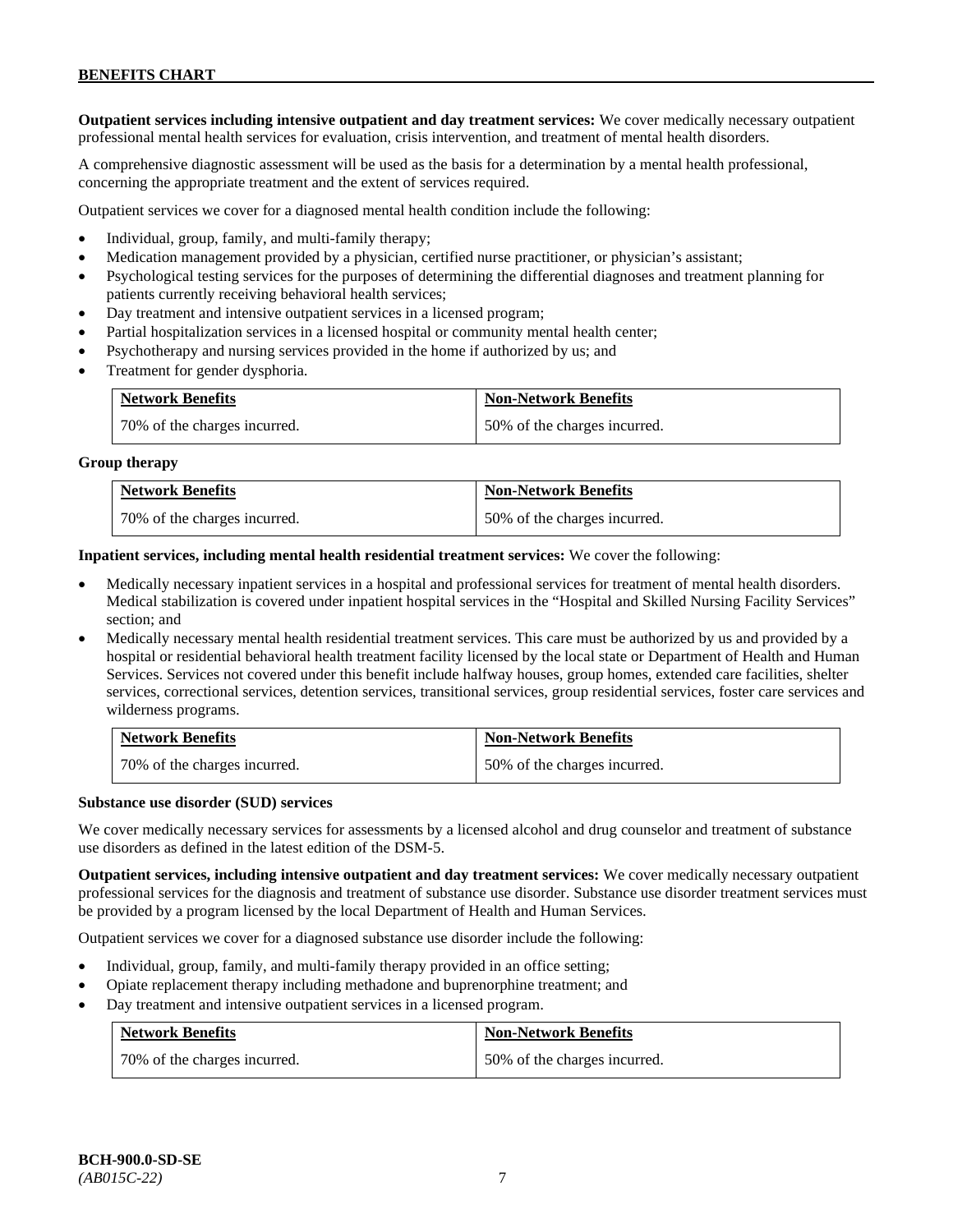**Inpatient services:** We cover the following:

- Medically necessary inpatient services in hospitals and residential primary treatment facilities approved by the State of South Dakota which are carrying out an approved program pursuant to the diagnosis and recommendation of a doctor;
- Services provided in a hospital that is licensed by the local state and accredited by Medicare; and
- Detoxification services in a hospital or community detoxification facility if it is licensed by the State of South Dakota as an approved inpatient alcoholism treatment facility.

| <b>Network Benefits</b>      | <b>Non-Network Benefits</b>  |
|------------------------------|------------------------------|
| 70% of the charges incurred. | 50% of the charges incurred. |

#### **Not Covered:**

See "Services Not Covered" in the Group Certificate.

# **CHIROPRACTIC SERVICES**

# **Covered Services:**

We cover chiropractic services for rehabilitative care. Chiropractic services are adjustments to any abnormal articulations of the human body, especially those of the spinal column, for the purpose of giving freedom of action to impinged nerves that may cause pain or deranged function.

Massage therapy which is performed in conjunction with other treatment/modalities by a chiropractor, is part of a prescribed treatment plan and is not billed separately is covered.

| <b>Network Benefits</b>      | <b>Non-Network Benefits</b>  |
|------------------------------|------------------------------|
| 70% of the charges incurred. | 50% of the charges incurred. |

#### **Not Covered:**

- Massage therapy for the purpose of comfort or convenience of the Insured.
- See "Services Not Covered" in the Certificate.

# **CLINICAL TRIALS**

# **Covered Services:**

We cover certain routine services if you participate in a Phase I, Phase II, Phase III or Phase IV clinical trial that is conducted in relation to the prevention, detection, or treatment of cancer or other life-threatening disease or condition as defined in the Affordable Care Act. We cover routine patient costs for services that would be eligible under this Benefits Chart if the service were provided outside of a clinical trial.

| <b>Network Benefits</b>                              | <b>Non-Network Benefits</b>                          |
|------------------------------------------------------|------------------------------------------------------|
| Coverage level is same as corresponding Network      | Coverage level is same as corresponding Non-Network  |
| Benefits, depending on type of service provided such | Benefits, depending on type of service provided such |
| as Office Visits for Illness or Injury, Inpatient or | as Office Visits for Illness or Injury, Inpatient or |
| <b>Outpatient Hospital Services.</b>                 | <b>Outpatient Hospital Services.</b>                 |

# **Not Covered:**

- The investigative item, device or service itself.
- Items or services that are provided solely to satisfy data collection and analysis needs and that are not used in the direct clinical management of the patient.
- A service that is clearly inconsistent with widely accepted and established standards of care for a particular diagnosis.
- See "Services Not Covered" in the Certificate.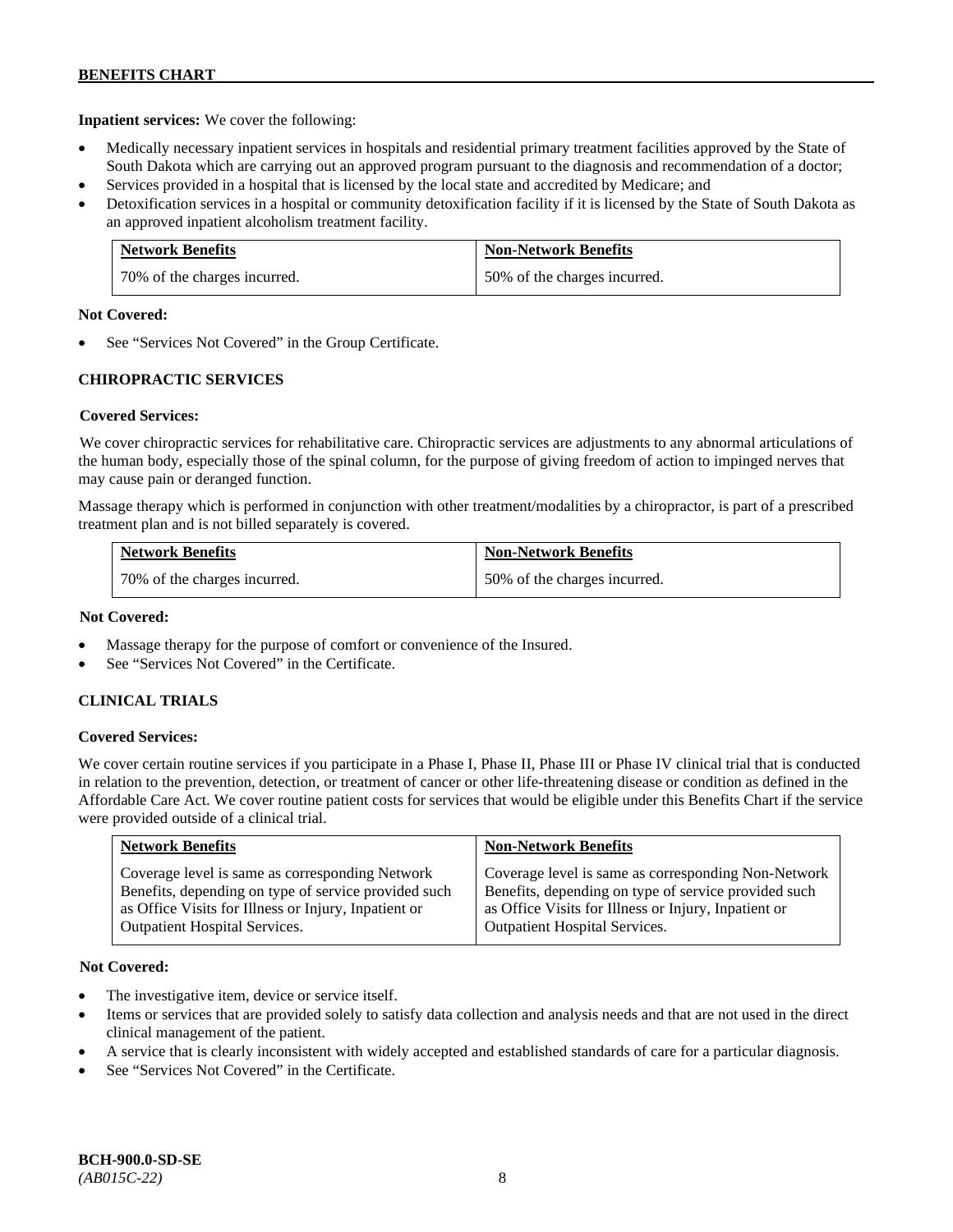# **DENTAL SERVICES**

#### **Covered Services:**

We cover services described below.

**Accidental dental services:** We cover dentally necessary services to treat and restore damage to teeth as a result of an accidental injury. Coverage is for damage caused by external trauma to face and mouth only, not for cracked or broken teeth which result from biting or chewing. We cover restorations, root canals, crowns and replacement of teeth lost that are directly related to the accident in which the Insured was involved. We cover initial exams, x-rays, and palliative treatment including extractions, and other oral surgical procedures directly related to the accident. Subsequent treatment must be initiated within the specified time-frame and must be directly related to the accident.

Full mouth rehabilitation to correct occlusion (bite) and malocclusion (misaligned teeth not due to the accident) are not covered.

When an implant-supported dental prosthetic treatment is pursued, the accidental dental benefit will be applied to the prosthetic procedure. Benefits are limited to the amount that would be paid toward the placement of a removable dental prosthetic appliance that could be used in the absence of implant treatment. Care must be provided or pre-authorized by a HealthPartners dentist.

| <b>Network Benefits</b>      | <b>Non-Network Benefits</b>  |
|------------------------------|------------------------------|
| 70% of the charges incurred. | 50% of the charges incurred. |

For all accidental dental services, treatment and/or restoration must be initiated within six months of the date of the injury. Coverage is limited to the initial course of treatment and/or initial restoration. Services must be provided within twentyfour months of the date of injury to be covered.

#### **Medical referral dental services**

**Medically necessary outpatient dental services:** We cover medically necessary outpatient dental services. Coverage is limited to dental services required for treatment of an underlying medical condition, e.g., removal of teeth to complete radiation treatment for cancer of the jaw, cysts and lesions.

| <b>Network Benefits</b>      | <b>Non-Network Benefits</b>  |
|------------------------------|------------------------------|
| 70% of the charges incurred. | 50% of the charges incurred. |

**Medically necessary hospitalization and anesthesia for dental care:** We cover medically necessary hospitalization and anesthesia for dental care. This is limited to charges incurred by an Insured who: (1) is a child under age 14, or (2) is severely disabled or otherwise suffers from a developmental disability as determined by a licensed physician which places that person under at serious risk. The requirement of a hospital setting must be due to an Insured's underlying medical condition. Coverage is limited to facility and anesthesia charges. Anesthesia is covered in a hospital or a dental office. Oral surgeon/dentist professional fees are not covered. Hospitalization required due to the behavior of the Insured or due to the extent of the dental procedure is not covered.

| <b>Network Benefits</b>      | <b>Non-Network Benefits</b> |
|------------------------------|-----------------------------|
| 70% of the charges incurred. | 50% of the charges incurred |

**Medical complications of dental care:** We cover medical complications of dental care. Treatment must be medically necessary care and related to medical complications of non-covered dental care, including complications of the head, neck, or substructures.

| <b>Network Benefits</b>      | <b>Non-Network Benefits</b>  |
|------------------------------|------------------------------|
| 70% of the charges incurred. | 50% of the charges incurred. |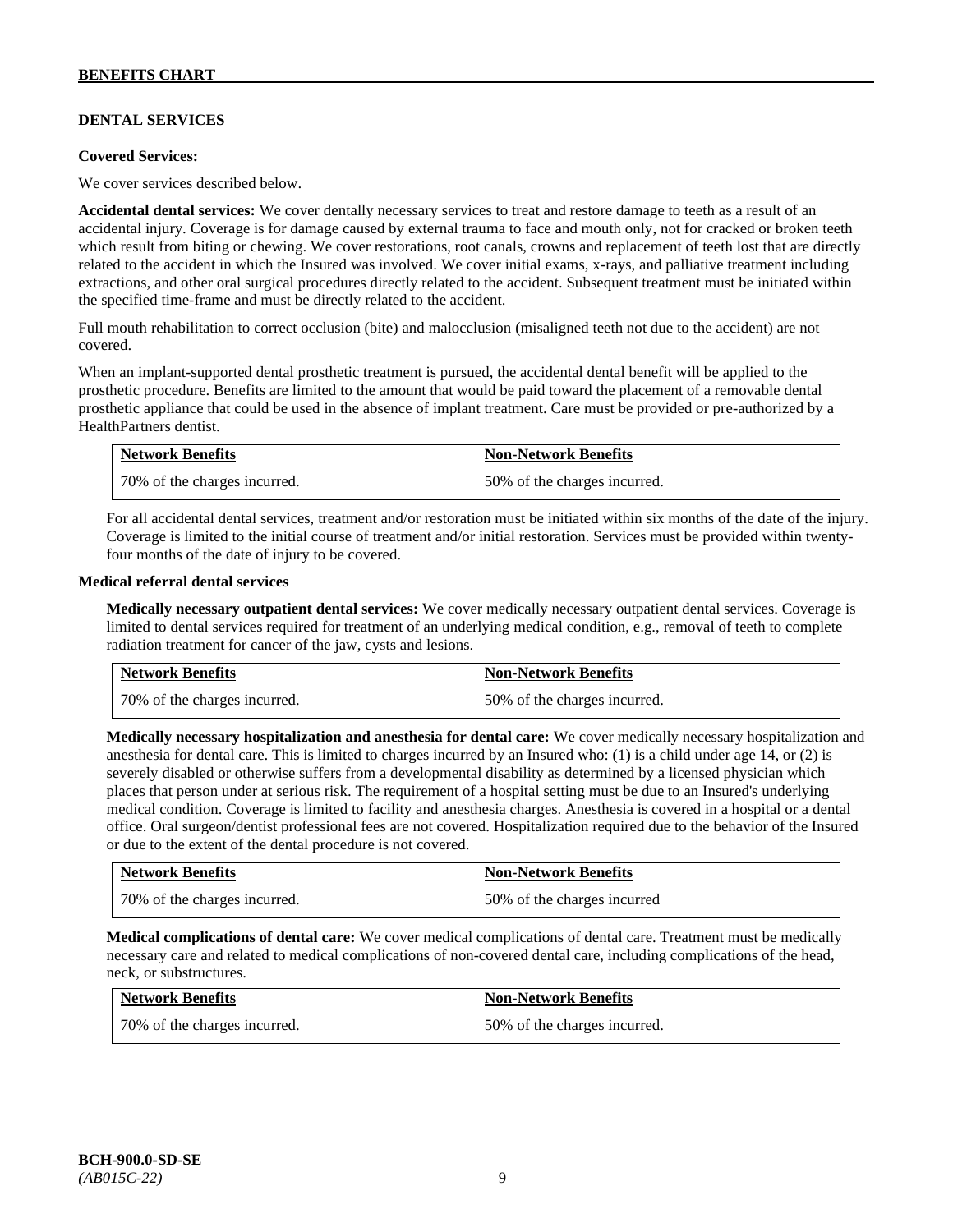**Oral surgery:** We cover oral surgery. Coverage is limited to treatment of medical conditions requiring oral surgery, such as treatment of oral neoplasm, non-dental cysts, fracture of the jaws, trauma of the mouth and jaws, and any other oral surgery procedures provided as medically necessary dental services.

| <b>Network Benefits</b>      | <b>Non-Network Benefits</b>  |
|------------------------------|------------------------------|
| 70% of the charges incurred. | 50% of the charges incurred. |

**Treatment of cleft lip and cleft palate of a dependent child:** We cover treatment of cleft lip and cleft palate of a dependent child, to the limiting age in the definition of an "Eligible Dependent", including orthodontic treatment and oral surgery directly related to the cleft. Benefits for individuals age 26 up to the limiting age for coverage of the dependent are limited to inpatient or outpatient expenses arising from medical and dental treatment that was scheduled or initiated prior to the dependent turning age 19. Dental services which are not required for the treatment of cleft lip or cleft palate are not covered. If a dependent child covered under the Certificate and Benefits Chart is also covered under a dental plan which includes orthodontic services, that dental plan shall be considered primary for the necessary orthodontic services. Oral appliances are subject to the same copayment, conditions and limitations as durable medical equipment.

| <b>Network Benefits</b>      | <b>Non-Network Benefits</b>  |
|------------------------------|------------------------------|
| 70% of the charges incurred. | 50% of the charges incurred. |

**Treatment of temporomandibular disorder (TMD) and craniomandibular disorder (CMD):** We cover surgical and nonsurgical treatment of temporomandibular disorder (TMD) and craniomandibular disorder (CMD), which is medically necessary care. Dental services which are not required to directly treat TMD or CMD are not covered.

| <b>Network Benefits</b>      | <b>Non-Network Benefits</b>  |
|------------------------------|------------------------------|
| 70% of the charges incurred. | 50% of the charges incurred. |

# **Not Covered:**

- Dental treatment, procedures or services not listed in this Benefits Chart.
- Accident related dental services if treatment is: (1) initiated beyond six months from the date of the injury; (2) received beyond the initial treatment or restoration; or (3) received beyond twenty-four months from the date of injury.
- Oral surgery to remove wisdom teeth, except as stated in the Pediatric Dental amendment.
- Orthognathic treatment or procedures and all related services.
- See "Services Not Covered" in the Certificate.

# **DIABETES AND HYPERTENSION DISEASE MANAGEMENT PROGRAM**

# **Covered Services:**

- If you meet criteria for coverage, you may qualify for the Diabetes and/or Hypertension Disease Management Program.
- The program covers group health coaching which focuses on weight loss, exercise, behavior modification and health education through Omada Health.

| <b>Network Benefits</b>                                     | <b>Non-Network Benefits</b> |
|-------------------------------------------------------------|-----------------------------|
| 100% of the charges incurred.<br>Deductible does not apply. | Not applicable.             |

#### **Not Covered:**

See "Services Not Covered" in the Certificate.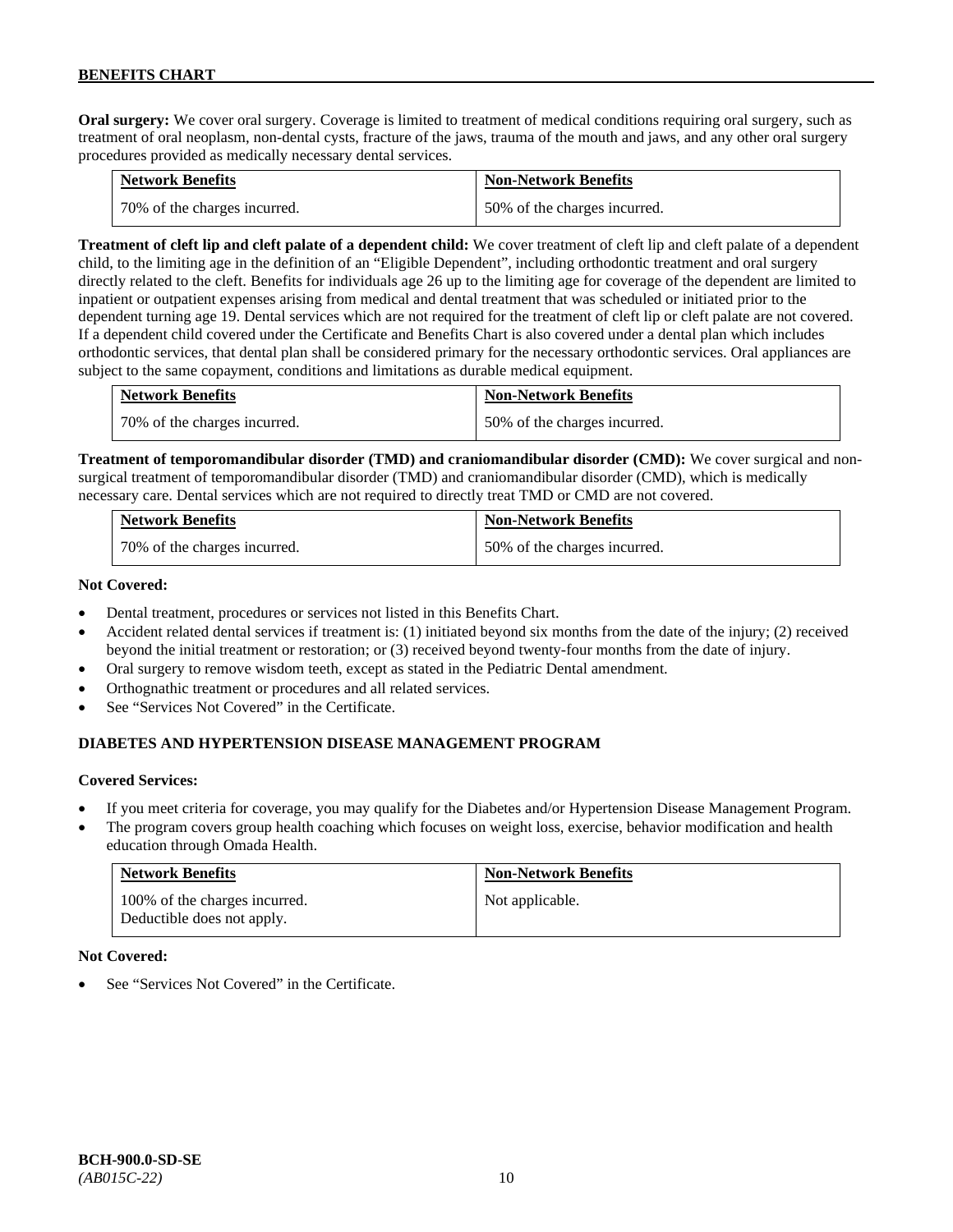# **DIABETIC EQUIPMENT AND SUPPLIES**

#### **Covered Services:**

We cover physician prescribed medically appropriate and necessary drugs and supplies used in the management and treatment of diabetes for insureds with gestational, Type I or Type II diabetes including durable diabetic equipment, measurement and administration aids, and disposable supplies, as described below. Certain items are only covered if your condition meets our coverage criteria and obtained through an authorized vendor. For more information on what we cover and any prior authorization requirements, call Member Services or log on to your "myHealthPartners" account at [healthpartners.com.](http://www.healthpartners.com/)

Insulin and medications for diabetes, including prescribed oral agents for controlling blood sugars and glucagon kits are covered as outpatient drugs under the "Prescription Drug Services" section.

**Pumps and pump supplies.** These include diabetic insulin pumps, diabetic infusion pumps and infusion pump supplies such as infusion sets, tubing, connectors and syringe reservoirs.

Covered insulin pumps that are not available from a DME vendor and only available through a retail pharmacy will be covered as described below. All other insulin pumps, infusion pumps and supplies must be obtained through an authorized durable medical equipment provider and cannot be obtained at a pharmacy.

| <b>Network Benefits</b>                                                                | <b>Non-Network Benefits</b>  |
|----------------------------------------------------------------------------------------|------------------------------|
| Pumps received at a pharmacy:<br>70% of the charges incurred.                          | 50% of the charges incurred. |
| Pumps received from a non-pharmacy approved<br>vendor:<br>70% of the charges incurred. |                              |

#### **All other durable equipment and diabetic supplies**

Durable Diabetic Equipment and Supplies. These include continuous glucose monitoring system (CGMS), transmitter, sensors and receivers, diabetic blood glucose monitors and control/calibrating solutions (for checking accuracy or testing equipment and test strips).

Disposable Diabetic Supplies. These are one-time use supplies, including syringes, lancets, lancet devices, blood and urine ketone test strips, and needles.

Certain diabetic supplies and equipment must be purchased at a pharmacy.

| <b>Network Benefits</b>                                                                                                                                                                                                                                                               | <b>Non-Network Benefits</b>  |
|---------------------------------------------------------------------------------------------------------------------------------------------------------------------------------------------------------------------------------------------------------------------------------------|------------------------------|
| If received through a pharmacy:<br>Diabetic supplies on the Preventive Drug List:                                                                                                                                                                                                     | 50% of the charges incurred. |
| Generic formulary drugs from the Preventive Drug List<br>are covered at 100% of the charges incurred. Brand<br>name formulary drugs from the Preventive Drug List<br>are covered at 100% of the charges incurred, subject to<br>your copayment of \$60.<br>Deductible does not apply. |                              |
| All other diabetic supplies purchased at a pharmacy:<br>70% of the charges incurred If received through a<br>non-pharmacy provider:<br>70% of the charges incurred if purchased from an<br>approved vendor.                                                                           |                              |

#### **Limitations:**

- No more than a 93-day supply of diabetic supplies is covered and dispensed at a time.
- We require that certain diabetic supplies and equipment be purchased at a pharmacy.
- Diabetic supplies and equipment are limited to certain models and brands.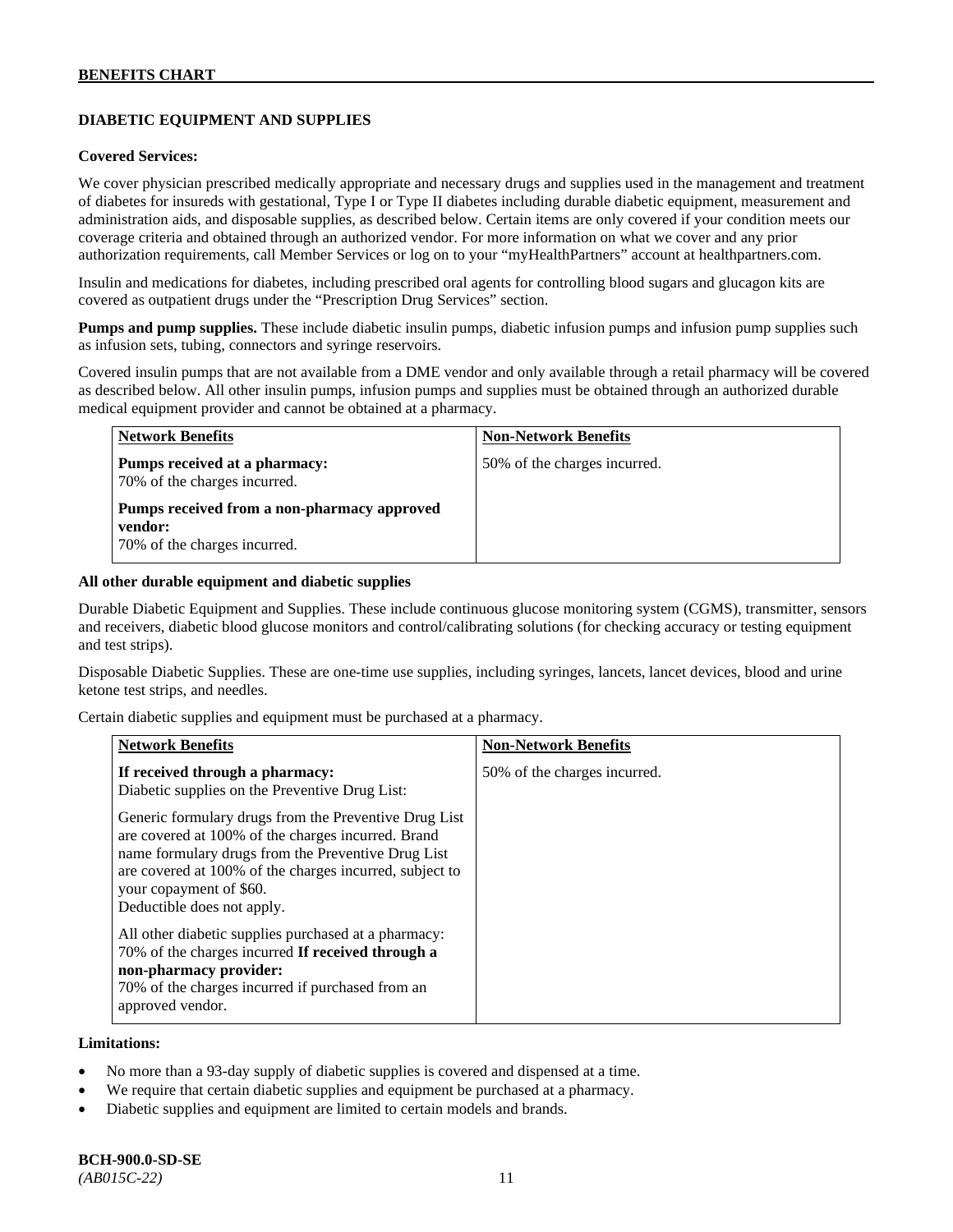- Durable medical equipment and supplies must be obtained from or repaired by approved vendors.
- Covered services and supplies are based on established medical policies which are subject to periodic review and modification by the medical directors. Our coverage policy for diabetic supplies includes information on our required models and brands. These medical policies (medical coverage criteria) are available by calling Member Services, or logging on to your "myHealthPartners" account at [healthpartners.com.](http://www.healthpartners.com/)

# **Not Covered:**

- Replacement or repair of any covered items, if the items are (i) damaged or destroyed by misuse, abuse or carelessness, (ii) lost; or (iii) stolen.
- Duplicate or similar items.
- Labor and related charges for repair of any covered items which are more than the cost of replacement by an approved vendor.
- Batteries for monitors and equipment.
- Sales tax, mailing, delivery charges, service call charges.
- See "Services Not Covered" in the Certificate.

# **DIAGNOSTIC IMAGING SERVICES**

# **Covered Services:**

We cover diagnostic imaging, when ordered by a provider and provided in a clinic or outpatient hospital facility.

We cover services provided in a clinic or outpatient hospital facility. To see the benefit level for inpatient hospital or skilled nursing facility services, see benefits under Inpatient Hospital and Skilled Nursing Facility Services.

# **Outpatient magnetic resonance imaging (MRI) and computed tomography (CT)**

| <b>Network Benefits</b>        | <b>Non-Network Benefits</b>  |
|--------------------------------|------------------------------|
| 1 70% of the charges incurred. | 50% of the charges incurred. |

# **All other outpatient diagnostic imaging services**

| <b>Network Benefits</b>      | <b>Non-Network Benefits</b>  |
|------------------------------|------------------------------|
| 70% of the charges incurred. | 50% of the charges incurred. |

# **Preventive services (MRI/CT procedures are not considered preventive)**

Diagnostic imaging services associated with preventive services are covered at the benefit level shown in the "Preventive Services" section of this Benefits Chart.

# **Not Covered:**

See "Services Not Covered" in the Certificate.

# **DURABLE MEDICAL EQUIPMENT, PROSTHETICS, ORTHOTICS AND SUPPLIES**

# **Covered Services:**

We cover equipment, supplies and services, as described below. Certain items are only covered if your condition meets our coverage criteria. For more information on what we cover and any prior authorization requirements, call Member Services or log on to your "myHealthPartners" account at [healthpartners.com.](http://healthpartners.com/)

- Durable medical equipment, such as wheelchairs, ventilators, oxygen, oxygen equipment, continuous positive airway pressure (CPAP) devices, hospital beds, and related services.
- Prosthetics, including breast prostheses, artificial limbs and artificial eyes, and related supplies.
- Orthotics.
- Medical supplies, including splints, surgical stockings, casts and dressings.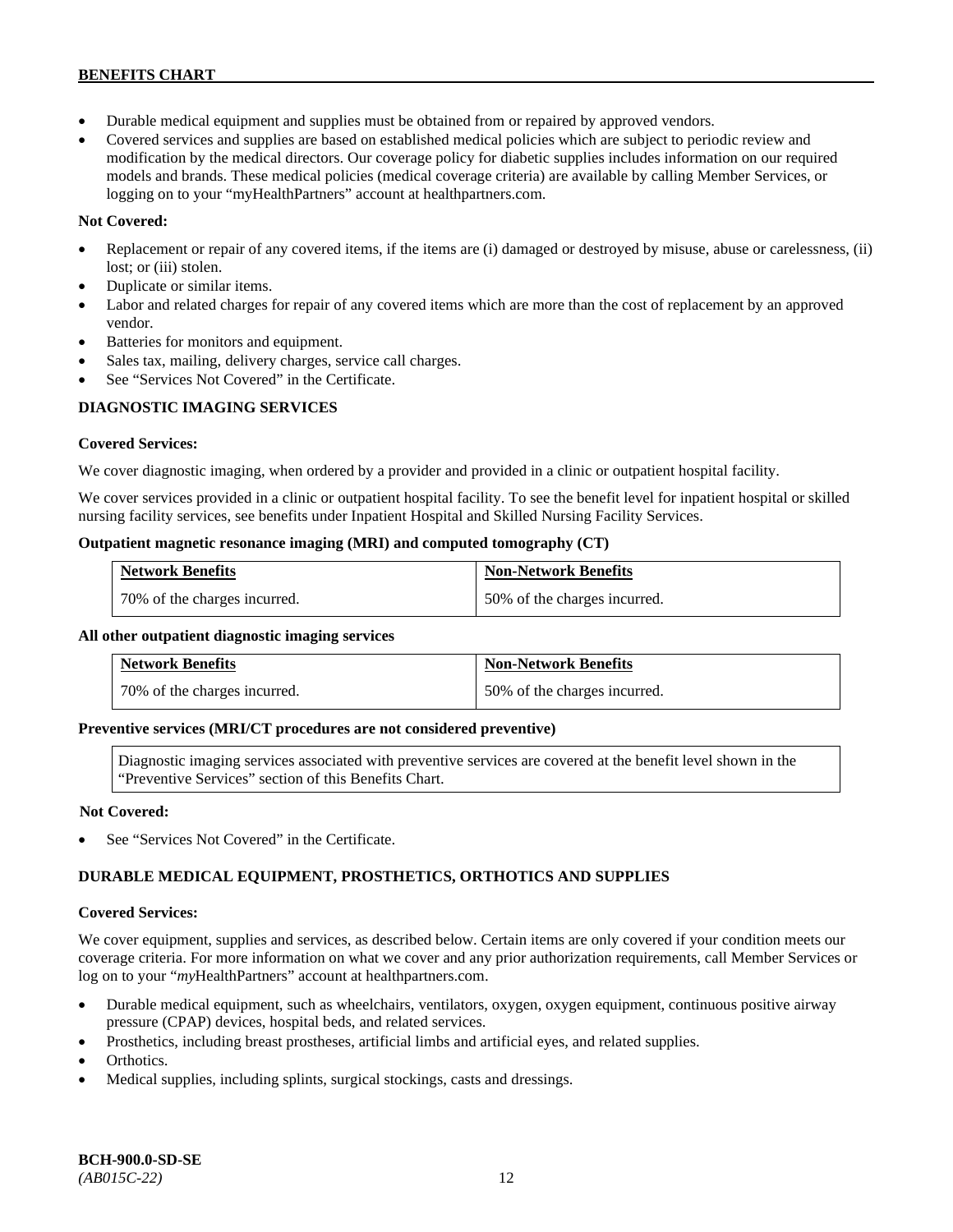- Enteral feedings.
- Special dietary treatment for Phenylketonuria (PKU) and oral amino acid based elemental formula if it meets our medical coverage criteria.

Diabetic equipment and supplies are covered under the "Diabetic Equipment and Supplies" section.

# **Special dietary treatment for phenylketonuria (PKU) if it meets our medical coverage criteria**

We cover testing, diagnosis and treatment of phenylketonuria including dietary management, formulas, case management, intake and screening, assessment, comprehensive care planning and service referral.

| <b>Network Benefits</b>      | <b>Non-Network Benefits</b>  |
|------------------------------|------------------------------|
| 70% of the charges incurred. | 50% of the charges incurred. |

# **Oral amino acid based elemental formula if it meets our medical coverage criteria**

| <b>Network Benefits</b>      | <b>Non-Network Benefits</b>  |
|------------------------------|------------------------------|
| 70% of the charges incurred. | 50% of the charges incurred. |

#### **All other durable medical equipment, prosthetics, orthotics and supplies**

| <b>Network Benefits</b>      | <b>Non-Network Benefits</b>  |
|------------------------------|------------------------------|
| 70% of the charges incurred. | 50% of the charges incurred. |

# **Limitations:**

Coverage of durable medical equipment is limited by the following.

Payment will not exceed the cost of an alternate piece of equipment or service that is effective and medically necessary.

- For prosthetic benefits, other than oral appliances for cleft lip and cleft palate, payment will not exceed the cost of an alternate piece of equipment or service that is effective, medically necessary and enables Insureds to conduct standard activities of daily living.
- We reserve the right to determine if an item will be approved for rental vs. purchase.
- Durable medical equipment and supplies must be obtained from or repaired by approved vendors.
- Covered services and supplies are based on established medical policies which are subject to periodic review and modification by the medical or dental directors. Our coverage policy for diabetic supplies includes information on our required models and brands. These medical policies (medical coverage criteria) are available by calling Member Services, or logging on to your "*my*HealthPartners" account at [healthpartners.com.](http://www.healthpartners.com/)

# **Not Covered:**

Items which are not eligible for coverage include, but are not limited to:

- Replacement or repair of any covered items, if the items are (i) damaged or destroyed by misuse, abuse or carelessness, (ii) lost; or (iii) stolen.
- Duplicate or similar items.
- Labor and related charges for repair of any covered items which are more than the cost of replacement by an approved vendor.
- Sales tax, mailing, delivery charges, service call charges.
- Items which are primarily educational in nature or for hygiene, vocation, comfort, convenience or recreation.
- Communication aids or devices: equipment to create, replace or augment communication abilities including, but not limited to, speech processors, receivers, communication boards, or computer or electronic assisted communication.
- Hearing aids (implantable and external, including osseointegrated or bone anchored) and their fitting. This exclusion does not apply to cochlear implants.
- Eyeglasses, contact lenses and their fitting, measurement and adjustment, except as specifically described in this Benefits Chart.
- Hair prostheses (wigs).
- Household equipment which primarily has customary uses other than medical, such as, but not limited to, exercise cycles, air purifiers, central or unit air conditioners, water purifiers, non-allergenic pillows, mattresses or waterbeds.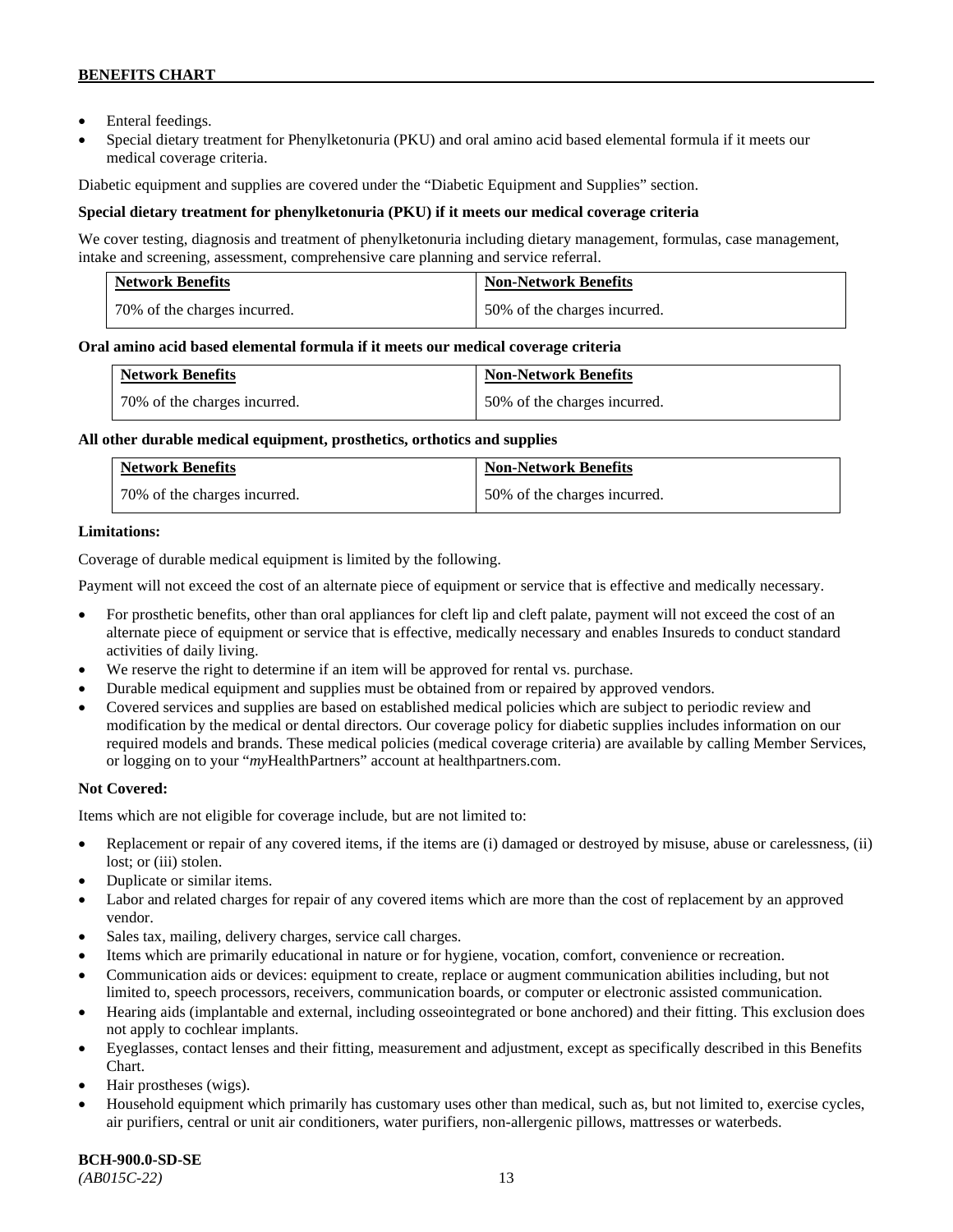- Household fixtures including, but not limited to, escalators or elevators, ramps, swimming pools and saunas.
- Modifications to the structure of the home including, but not limited to, its wiring, plumbing or charges for installation of equipment.
- Vehicle, car or van modifications including, but not limited to, hand brakes, hydraulic lifts and car carrier.
- Rental equipment while owned equipment is being repaired by non-contracted vendors, beyond one month rental of medically necessary equipment.
- Other equipment and supplies, including, but not limited to, assistive devices, that we determine are not eligible for coverage.
- See "Services Not Covered" in the Certificate.

# **EMERGENCY AND URGENTLY NEEDED CARE SERVICES**

#### **Covered Services:**

We cover services for emergency care and urgently needed care if the services are otherwise eligible for coverage under this Benefits Chart.

**Urgently needed care.** These are services to treat an unforeseen illness or injury:

- that are required in order to prevent a serious deterioration in your health; and
- that cannot be delayed until the next available clinic or office hours.

#### **Urgently needed care at clinics**

| <b>Network Benefits</b>      | <b>Non-Network Benefits</b> |
|------------------------------|-----------------------------|
| 70% of the charges incurred. | See Network Benefits.       |

**Emergency care.** These are services to treat:

- the sudden, unexpected onset of illness or injury which, if left untreated or unattended until the next available clinic or office hours, would result in hospitalization; or
- a condition requiring professional health services immediately necessary to preserve life or stabilize health.

Emergency care includes emergency services as defined in Division BB, Title I, Section 102 of the Consolidated Appropriations Act of 2021.

Emergency care also includes an immediate response service available on a 24-hour, seven-day-a-week basis for each child, or person, having a psychiatric crisis, a mental health crisis, or a mental health emergency.

When reviewing claims for coverage of emergency services, our medical director will take into consideration: (1) a reasonable layperson's belief that the circumstances required immediate medical care that could not wait until the next working day or next available clinic appointment; (2) the time of day and day of the week the care was provided; and (3) the presenting symptoms including, but not limited to, severe pain, to ensure that the decision to reimburse the emergency care is not made solely on the basis of the actual diagnosis.

#### **Emergency care in a hospital emergency room, including professional services of a physician**

| <b>Network Benefits</b>      | <b>Non-Network Benefits</b> |
|------------------------------|-----------------------------|
| 70% of the charges incurred. | See Network Benefits.       |

#### **Inpatient emergency care in a hospital:**

| <b>Network Benefits</b>      | <b>Non-Network Benefits</b> |
|------------------------------|-----------------------------|
| 70% of the charges incurred. | See Network Benefits.       |

# **Not Covered:**

See "Services Not Covered" in the Certificate.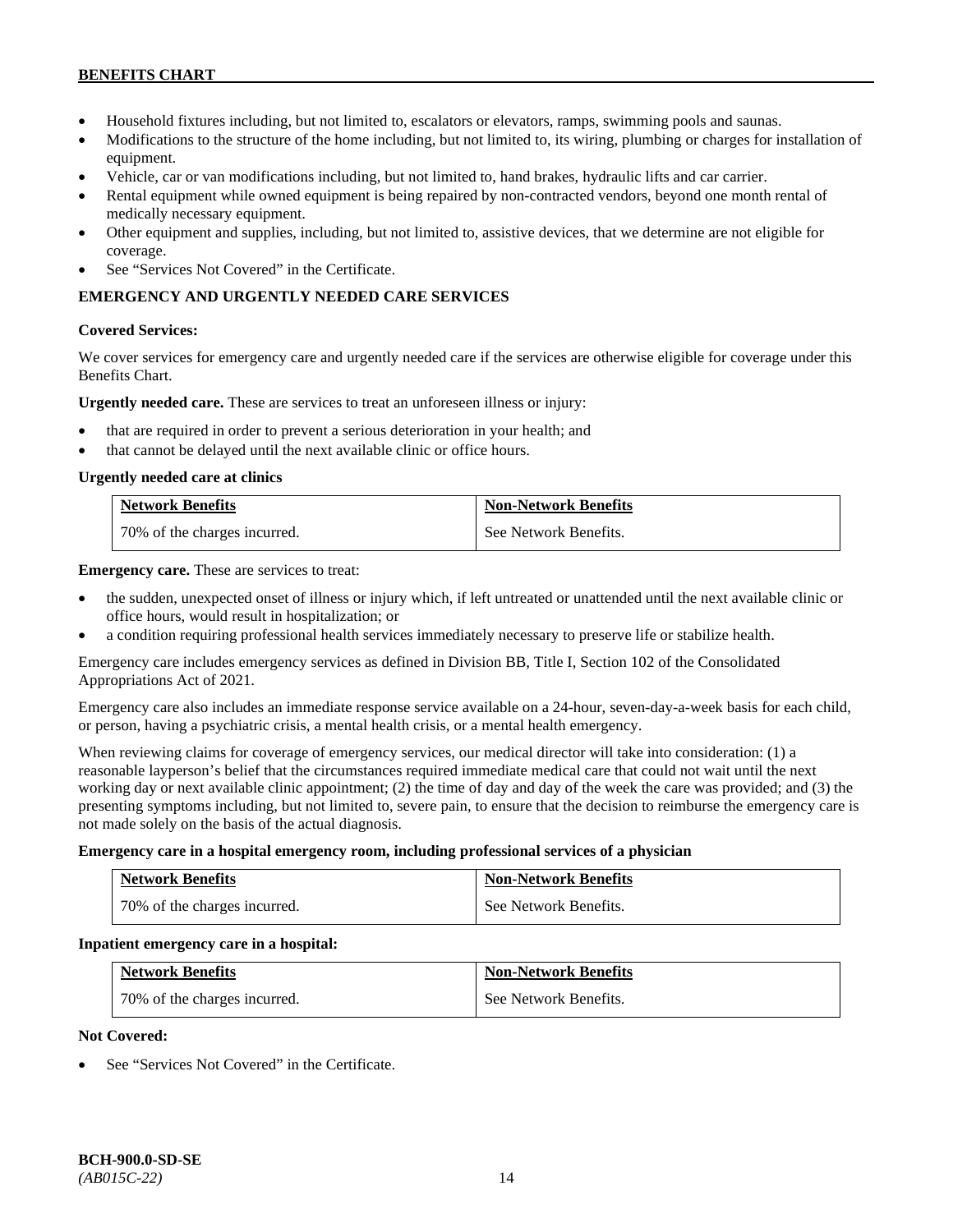# **GENE THERAPY**

#### **Covered Services:**

We cover gene therapy treatment that meets our current medical coverage criteria.

| <b>Network Benefits</b>                                                                                                                                                                                  | <b>Non-Network Benefits</b> |
|----------------------------------------------------------------------------------------------------------------------------------------------------------------------------------------------------------|-----------------------------|
| Coverage level is same as corresponding Network<br>Benefits, depending on type of service provided, such<br>as Office Visits for Illness or Injury, Inpatient or<br><b>Outpatient Hospital Services.</b> | No coverage.                |

#### **Limitations:**

- Gene therapy must be provided by a designated provider.
- Specific types of gene therapy are limited to therapies and conditions specified in our medical coverage criteria.

#### **Not Covered:**

See "Services Not Covered" in the Certificate.

# **HEALTH EDUCATION**

#### **Covered Services:**

We cover education for preventive services and education for the management of chronic health problems, such as diabetes. Coverage includes medical nutrition therapy that is provided by a certified, registered, or licensed health care professional.

We cover diabetic self-management training and education if:

- the service is provided by a physician, nurse, dietitian, pharmacist, or other licensed health care provider who satisfies the current academic eligibility requirements of the National Certification Board for Diabetic Educators and has completed a course in diabetes education and training or has been certified as a diabetes educator; and
- the training and education is based upon a diabetes program recognized by the American Diabetes Association or a diabetes program with a curriculum approved by the American Diabetes Association or the South Dakota Department of Health.

Coverage of diabetes self-management training is limited to Insureds:

- o who are newly diagnosed with diabetes or have received no prior diabetes education;
- o who require a change in current therapy;<br>o who have a co-morbid condition such heal
- who have a co-morbid condition such heart disease or renal failure; or
- o whose diabetes condition is unstable.

See "Diabetic Equipment and Supplies" to see what diabetic equipment and supplies we cover.

| <b>Network Benefits</b>                                     | <b>Non-Network Benefits</b>  |
|-------------------------------------------------------------|------------------------------|
| 100% of the charges incurred.<br>Deductible does not apply. | 50% of the charges incurred. |

#### **Not Covered:**

See "Services Not Covered" in the Certificate.

# **HOME HEALTH SERVICES**

# **Covered Services:**

We cover the following services:

- skilled nursing treatment in the home intended to provide a safe transition from other levels of care;
- physical therapy, occupational therapy, speech therapy, respiratory therapy and other therapeutic services;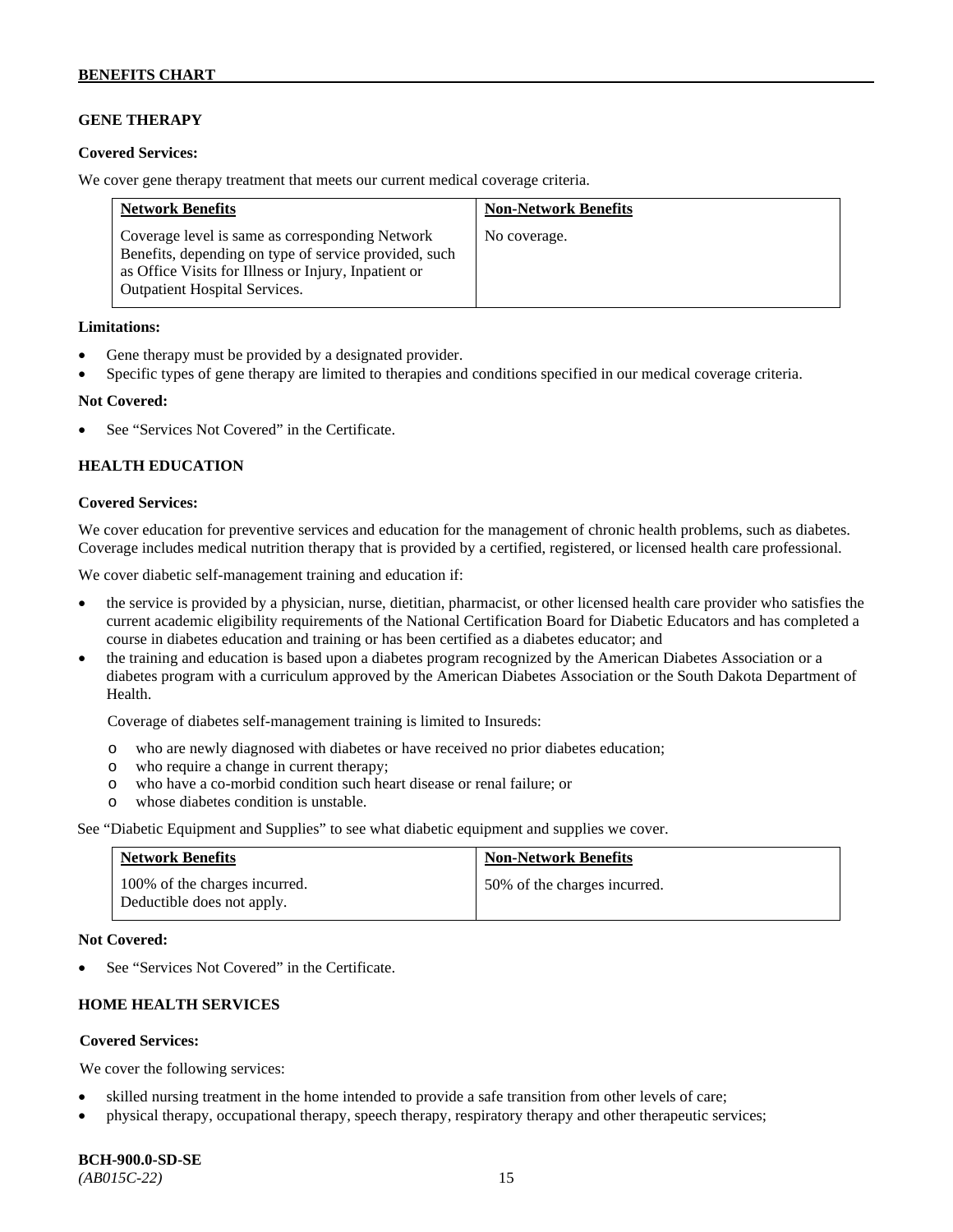- non-routine prenatal and postnatal services;
- routine postnatal well child visits, as described in the Coverage Criteria;
- phototherapy services for newborns. For phototherapy services for newborns and high risk prenatal services, supplies and equipment are included;
- home health aide services and other eligible home health services when provided in your home, if you are homebound (i.e., unable to leave home without considerable effort due to a medical condition. Lack of transportation does not constitute homebound status);
- total parenteral nutrition/intravenous ("TPN/IV") therapy, equipment, supplies and drugs in connection with IV therapy. IV line care kits are covered under Durable Medical Equipment. You do not need to be homebound to receive total parenteral nutrition/intravenous ("TPN/IV") therapy;
- palliative care benefits. Palliative care includes symptom management, education and establishing goals of care. We waive the requirement that you be homebound for a limited number of home visits for palliative care (as shown in this Benefits Chart), if you have a life-threatening, non-curable condition which has a prognosis of survival of two years or less. Additional palliative care visits are eligible under the home health services benefit if you are homebound and meet all other requirements defined in this section.

Home health services are eligible and covered only when they are:

- medically necessary; and
- provided as rehabilitative care, terminal care or maternity care; and
- ordered by a physician, and included in the written home care plan.

#### **Physical therapy, occupational therapy, speech therapy, respiratory therapy, home health aide services and palliative care**

| <b>Network Benefits</b>      | <b>Non-Network Benefits</b>  |
|------------------------------|------------------------------|
| 70% of the charges incurred. | 50% of the charges incurred. |

#### **TPN/IV therapy, skilled nursing services, non-routine prenatal/postnatal services and phototherapy**

| <b>Network Benefits</b>        | <b>Non-Network Benefits</b>  |
|--------------------------------|------------------------------|
| 1 70% of the charges incurred. | 50% of the charges incurred. |

Each 24-hour visit (or shifts of up to 24-hour visits) equals one visit and counts toward the Maximum visits for all other services shown below. Any visit that lasts less than 24 hours, regardless of the length of the visit, will count as one visit toward the Maximum visits for all other services shown below. All visits must be medically necessary and benefit eligible.

#### **Routine postnatal well child visit**

| <b>Network Benefits</b>                                     | <b>Non-Network Benefits</b>  |
|-------------------------------------------------------------|------------------------------|
| 100% of the charges incurred.<br>Deductible does not apply. | 50% of the charges incurred. |

#### **Maximum visits for palliative care**

If you are eligible to receive palliative care in the home and you are not homebound, there is a maximum of 12 visits per calendar year.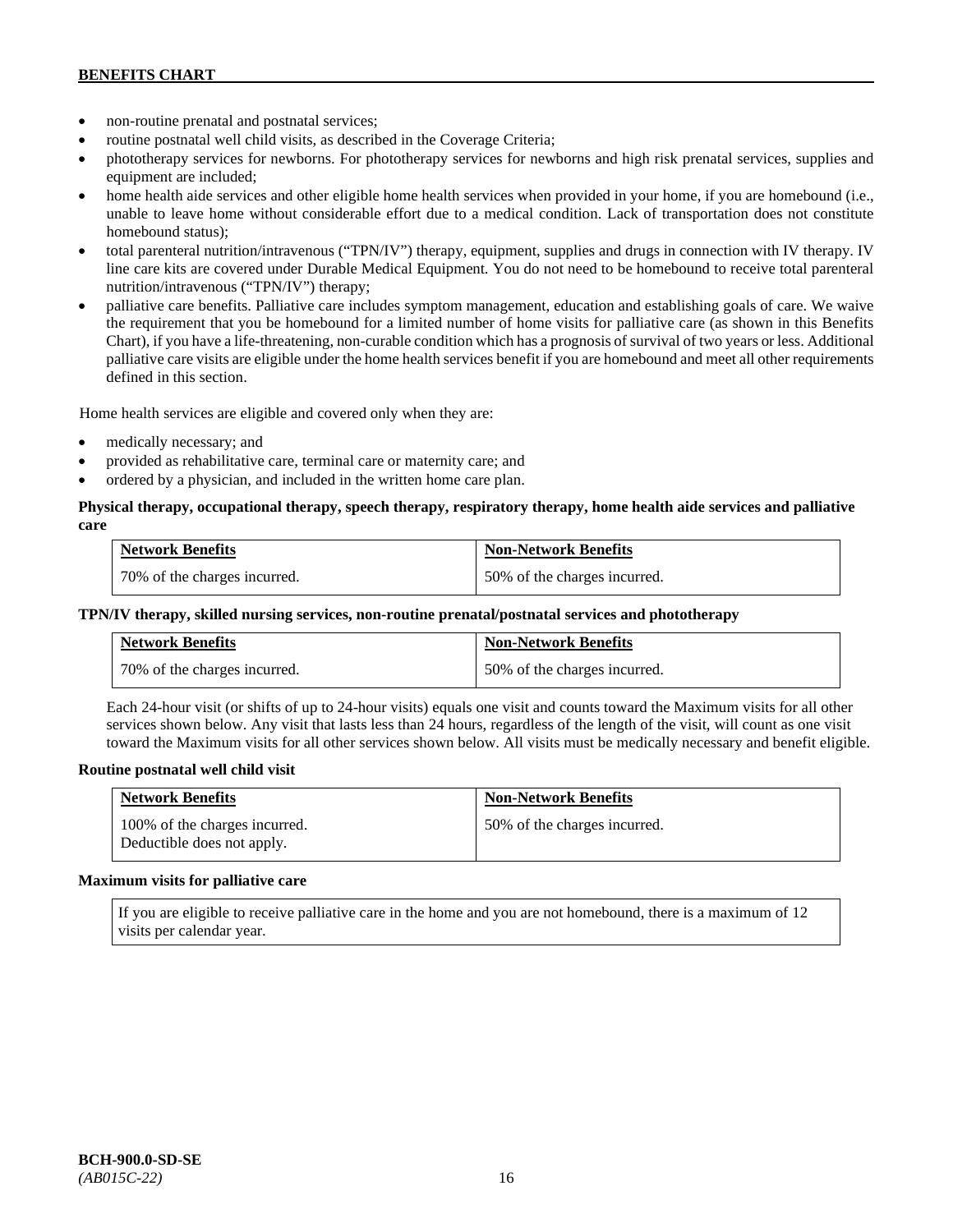# **Maximum visits for all other services**

| <b>Network Benefits</b>       | <b>Non-Network Benefits</b> |
|-------------------------------|-----------------------------|
| 120 visits per calendar year. | 60 visits per calendar year |

Each visit provided under the Network Benefits and Non-Network Benefits counts toward the maximums shown under both Maximum visits sections. The routine postnatal well child visit does not count toward the visit limit.

# **Limitations:**

- Home health services are not provided as a substitute for a primary caregiver in the home or as relief (respite) for a primary caregiver in the home. We will not reimburse family members or residents in your home for the above services.
- A service shall not be considered a skilled nursing service merely because it is performed by, or under the direct supervision of, a licensed nurse. Where a service (such as tracheotomy suctioning or ventilator monitoring) or like services, can be safely and effectively performed by a non-medical person (or self-administered), without the direct supervision of a licensed nurse, the service shall not be regarded as a skilled nursing service, whether or not a skilled nurse actually provides the service. The unavailability of a competent person to provide a non-skilled service shall not make it a skilled service when a skilled nurse provides it. Only the skilled nursing component of so-called "blended" services (i.e. services which include skilled and non-skilled components) are covered under this Benefits Chart.

# **Not Covered:**

- Financial or legal counseling services.
- Housekeeping or meal services in your home.
- Services provided by a family member or enrollee, or a resident in the enrollee's home.
- Vocational rehabilitation and recreational or educational therapy. Recreation therapy is therapy provided solely for the purpose of recreation, including, but not limited to: (a) requests for physical therapy or occupational therapy to improve athletic ability, and (b) braces or guards to prevent sports injuries.
- See "Services Not Covered" in the Certificate.

# **HOSPICE SERVICES**

# **Applicable Definitions:**

**Part-time.** This is up to two hours of service per day, more than two hours is considered continuous care.

**Continuous Care.** This is from two to twelve hours of service per day provided by a registered nurse, licensed practical nurse, or home health aide, during a period of crisis in order to maintain a terminally ill patient at home.

**Appropriate Facility.** This is a nursing home, hospice residence, or other inpatient facility.

**Custodial Care Related to Hospice Services.** This means providing assistance in the activities of daily living and the care needed by a terminally ill patient which can be provided by primary caregiver (i.e., family member or friend) who is responsible for the patient's home care.

# **Covered Services:**

**Hospice Program.** We cover the services described below if you are terminally ill and accepted as a hospice program participant. You must meet the eligibility requirements of the program, and elect to receive services through the hospice program. If you elect to receive hospice services, you do so in lieu of curative treatment for your terminal illness for the period you are enrolled in the hospice program.

**Eligibility:** In order to be eligible to be enrolled in the hospice program, you must: (1) be a terminally ill patient (prognosis of six months or less); (2) have chosen a palliative treatment focus (i.e., emphasizing comfort and supportive services rather than treatment attempting to cure the disease or condition); and (3) continue to meet the terminally ill prognosis as reviewed by our medical director or his or her designee over the course of care. You may withdraw from the hospice program at any time.

**Eligible Services:** Hospice services include the following services provided in accordance with an approved hospice treatment plan.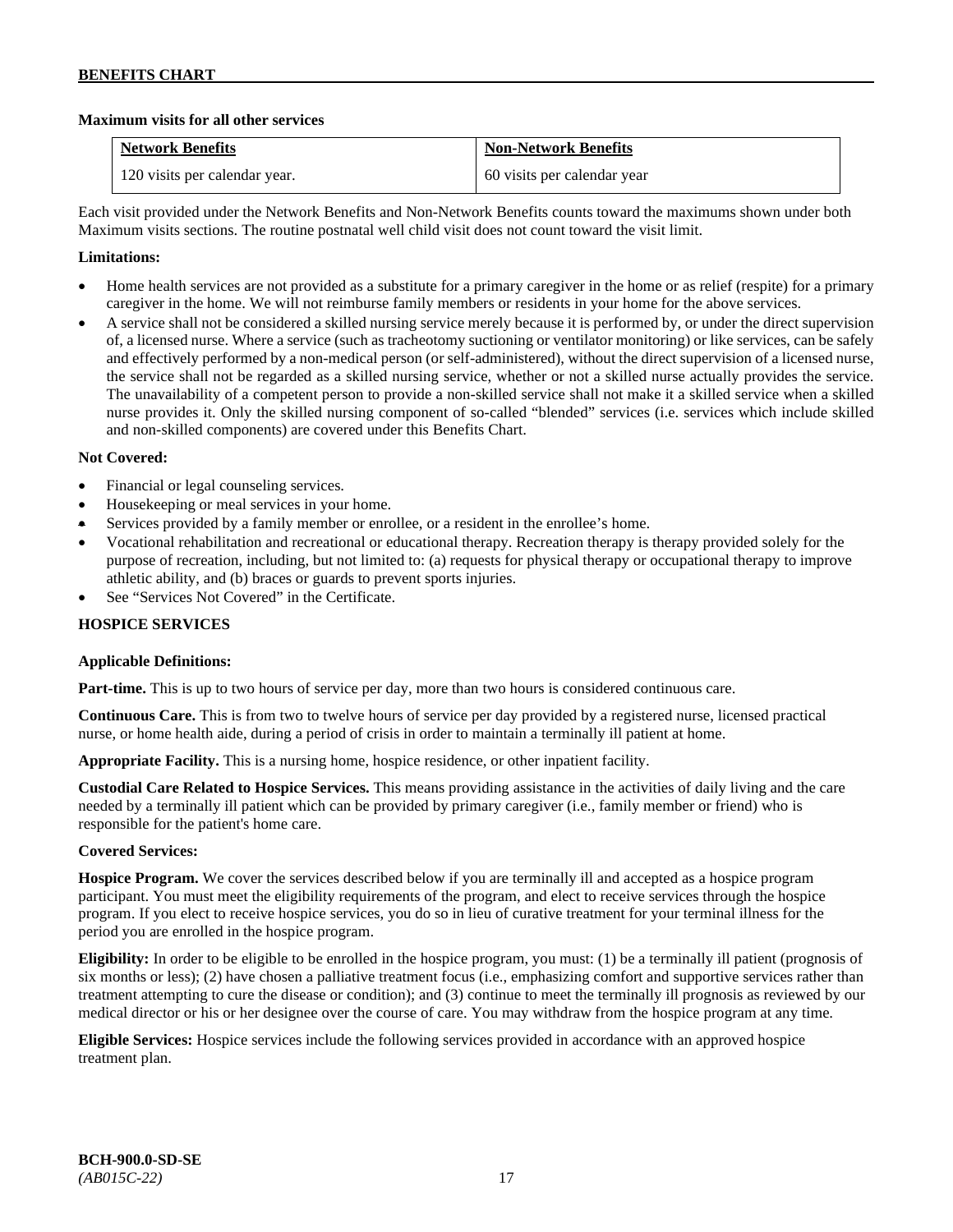- Inpatient Services: We cover inpatient services in a hospital facility.
- Home Health Services:
	- o Part-time care provided in your home by an interdisciplinary hospice team (which may include a physician, nurse, social worker, and spiritual counselor) and medically necessary home health services are covered.
	- o One or more periods of continuous care in your home or in a setting which provides day care for pain or symptom management, when medically necessary, will be covered.
- Other Services:
	- o Respite care is covered for care in your home or in an appropriate facility, to give your primary caregivers (i.e., family members or friends) rest and/or relief when necessary in order to maintain a terminally ill patient at home*.*
	- o Medically necessary medications for pain and symptom management.
	- o Semi-electric hospital beds and other durable medical equipment are covered.
	- o Emergency and non-emergency care is covered.

| <b>Network Benefits</b>      | <b>Non-Network Benefits</b>  |
|------------------------------|------------------------------|
| 70% of the charges incurred. | 50% of the charges incurred. |

Respite care is limited to five episodes, up to five days per episode. Inpatient hospice services are limited to 15 days per lifetime.

# **Not Covered:**

- Financial or legal counseling services.
- Housekeeping or meal services in your home.
- Custodial or maintenance care related to hospice services, whether provided in the home or in a nursing home.
- Any service not specifically described as covered services under this hospice services benefits.
- Any services provided by members of your family or residents in your home.
- See "Services Not Covered" in the Certificate.

# **HOSPITAL AND SKILLED NURSING FACILITY SERVICES**

# **Covered Services:**

We cover services as described below.

# **Medical or surgical hospital services**

**Inpatient hospital services:** We cover the following medical or surgical services, for the treatment of acute illness or injury, which require the level of care only provided in an acute care facility. These services must be authorized by a physician.

Inpatient hospital services include: room and board; the use of operating or maternity delivery rooms; intensive care facilities; newborn nursery facilities; general nursing care, anesthesia, laboratory and diagnostic imaging services, reconstructive surgery, radiation therapy, physical therapy, prescription drugs or other medications administered during treatment, blood and blood products (unless replaced), and blood derivatives, and other diagnostic or treatment related hospital services; physician and other professional medical and surgical services provided while in the hospital, including gender confirmation surgery that meets medical coverage criteria.

Services for items for personal convenience, such as television rental, are not covered.

We cover, following a vaginal delivery, a minimum of 48 hours of inpatient care for the mother and newborn child. We cover, following a caesarean section delivery, a minimum of 96 hours of inpatient care for the mother and newborn child. If the duration of inpatient care is less than these minimums, we also cover a minimum of one home visit by a registered nurse for post-delivery care, within 4 days of discharge of the mother and newborn child. Services provided by the registered nurse include, but are not limited to, parent education, assistance and training in breast and bottle feeding, and conducting any necessary and appropriate clinical tests. We shall not provide any compensation or other non-medical remuneration to encourage a mother and newborn to leave inpatient care before the duration minimums specified.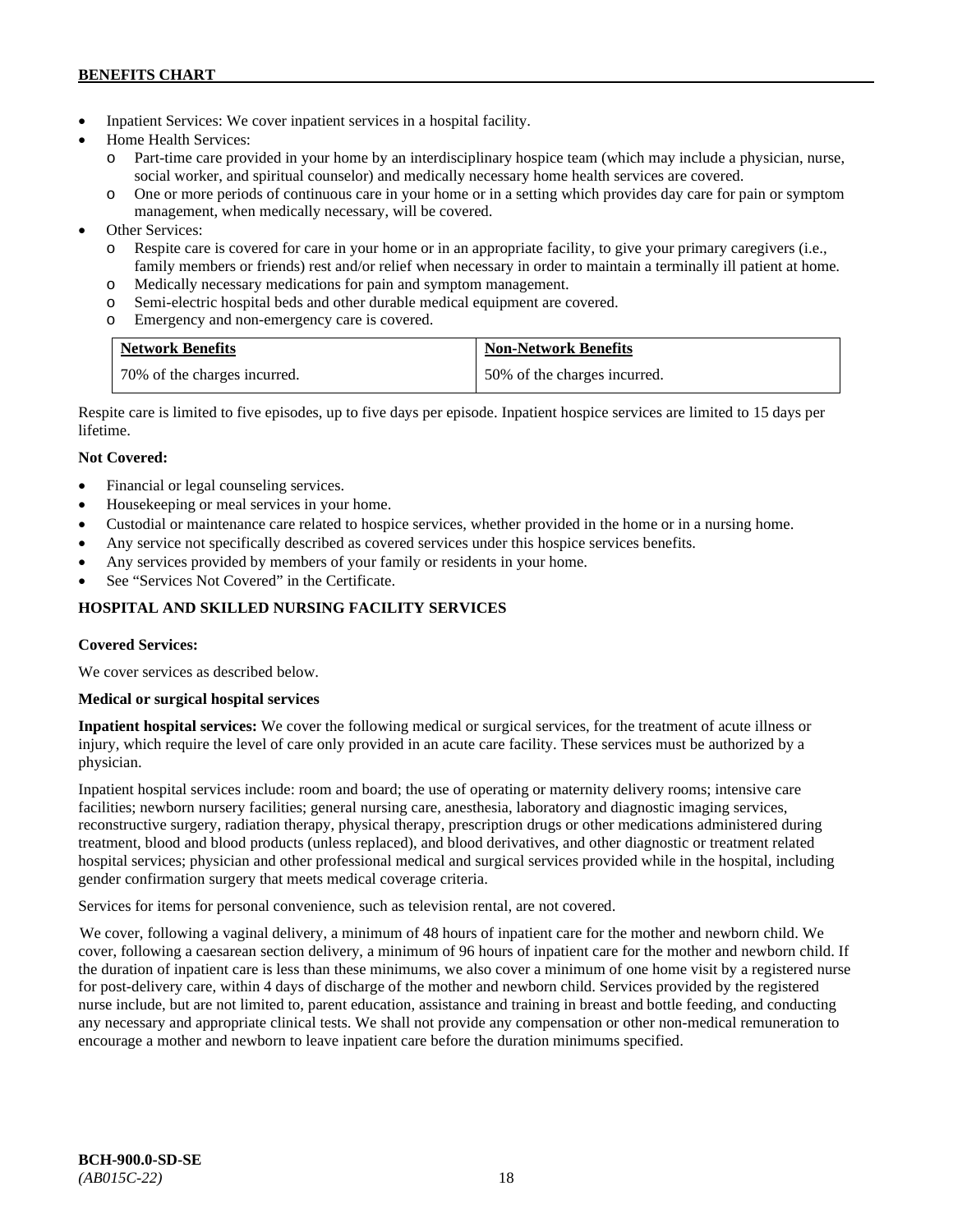Group health plans and health insurance issuers generally may not, under Federal law, restrict benefits for any hospital length of stay in connection with childbirth for the mother of newborn child to less than 48 hours following a vaginal delivery, or less than 96 hours following a caesarean section. However, Federal law generally does not prohibit the mother's or newborn's attending provider, after consulting with the mother, from discharging the mother or her newborn earlier than 48 hours (or 96 hours as applicable). In any case plans and issuers may not, under Federal law, require that a provider obtain authorization from the plan or the insurance issuer for prescribing a length of stay not in excess of 48 hours (or 96 hours).

| <b>Network Benefits</b>      | <b>Non-Network Benefits</b>  |
|------------------------------|------------------------------|
| 70% of the charges incurred. | 50% of the charges incurred. |

Each insured's admission or confinement, including that of a newborn child, is separate and distinct from the admission or confinement of any other insured.

#### **Outpatient hospital, ambulatory care or surgical facility services:**

We cover the following medical and surgical services, for diagnosis or treatment of illness or injury on an outpatient basis. These services must be authorized by a physician.

Outpatient services include: use of operating rooms, maternity delivery rooms or other outpatient departments, rooms or facilities; and the following outpatient services: general nursing care, anesthesia, laboratory and diagnostic imaging services, reconstructive surgery, radiation therapy, physical therapy, drugs administered during treatment, blood and blood products (unless replaced), and blood derivatives, and other diagnostic or treatment related outpatient services; physician and other professional medical and surgical services provided while an outpatient, including gender confirmation surgery that meets medical coverage criteria.

Prior authorization by our medical director is required for new, experimental or reconstructive technologies or procedures. Requests must be submitted prior to performing the technology or procedure.

To see the benefit level for diagnostic imaging services, laboratory services and physical therapy, see benefits under Diagnostic Imaging Services, Laboratory Services and Physical Therapy in this Benefits Chart.

| <b>Network Benefits</b>        | <b>Non-Network Benefits</b>  |
|--------------------------------|------------------------------|
| 1 70% of the charges incurred. | 50% of the charges incurred. |

**Skilled nursing facility care:** We cover room and board, daily skilled nursing and related ancillary services for post-acute treatment and rehabilitative care of illness or injury that meets medical coverage criteria.

| <b>Network Benefits</b>                        | <b>Non-Network Benefits</b>                    |
|------------------------------------------------|------------------------------------------------|
| 70% of the charges incurred.                   | 50% of the charges incurred.                   |
| Limited to a 90 day maximum per calendar year. | Limited to a 90 day maximum per calendar year. |

Each day of services provided under the Network Benefits and Non-Network Benefits, combined, applies toward the maximums shown above.

#### **Not Covered:**

- Services for items for personal convenience, such as television rental, are not covered.
- See "Services Not Covered" in the Certificate.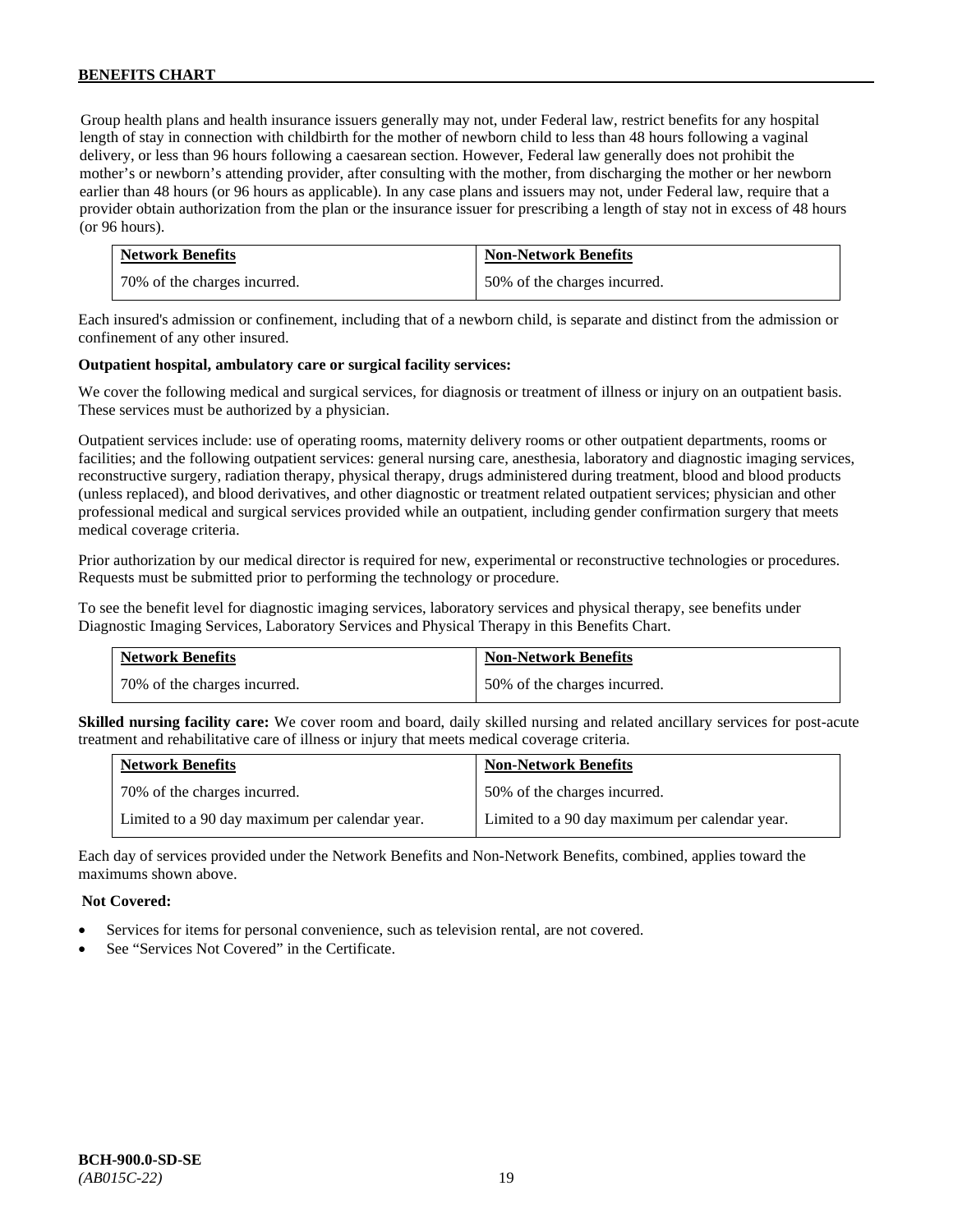# **INFERTILITY DIAGNOSIS**

#### **Covered Services:**

We cover the diagnosis of infertility. These services include diagnostic procedures and tests provided in connection with an infertility evaluation, office visits and consultations to diagnose infertility.

| <b>Network Benefits</b>      | <b>Non-Network Benefits</b>  |
|------------------------------|------------------------------|
| 70% of the charges incurred. | 50% of the charges incurred. |

Coverage is limited to office visits and consultations to diagnose infertility. Treatment is not covered.

# **Not Covered:**

- Infertility/fertility treatment, including but not limited to, office visits, laboratory services, diagnostic imaging services and fertility drugs; reversal of sterilization; and sperm, ova or embryo acquisition, retrieval or storage; however, we cover office visits and consultations to diagnose infertility.
- Services related to the establishment of surrogate pregnancy and fees for a surrogate. However, pregnancy and maternity services are covered for an insured under this Benefits Chart, including a surrogate pregnancy.
- See "Services Not Covered" in the Certificate.

# **LABORATORY SERVICES**

#### **Covered Services:**

We cover laboratory tests when ordered by a provider and provided in a clinic or outpatient hospital facility.

We cover services provided in a clinic or outpatient hospital facility. To see the benefit level for inpatient hospital or skilled nursing facility services, see benefits under Inpatient Hospital and Skilled Nursing Facility Services.

#### **Prostate-specific antigen (PSA) testing**

| <b>Network Benefits</b>      | <b>Non-Network Benefits</b>  |
|------------------------------|------------------------------|
| 70% of the charges incurred. | 50% of the charges incurred. |

#### **All other laboratory services**

#### **Services for illness or injury**

| Network Benefits             | Non-Network Benefits         |
|------------------------------|------------------------------|
| 70% of the charges incurred. | 50% of the charges incurred. |

#### **Preventive Services**

Laboratory services associated with preventive services are covered at the benefit level shown in the "Preventive Services" section of this Benefits Chart.

#### **Not Covered:**

See "Services Not Covered" in the Certificate.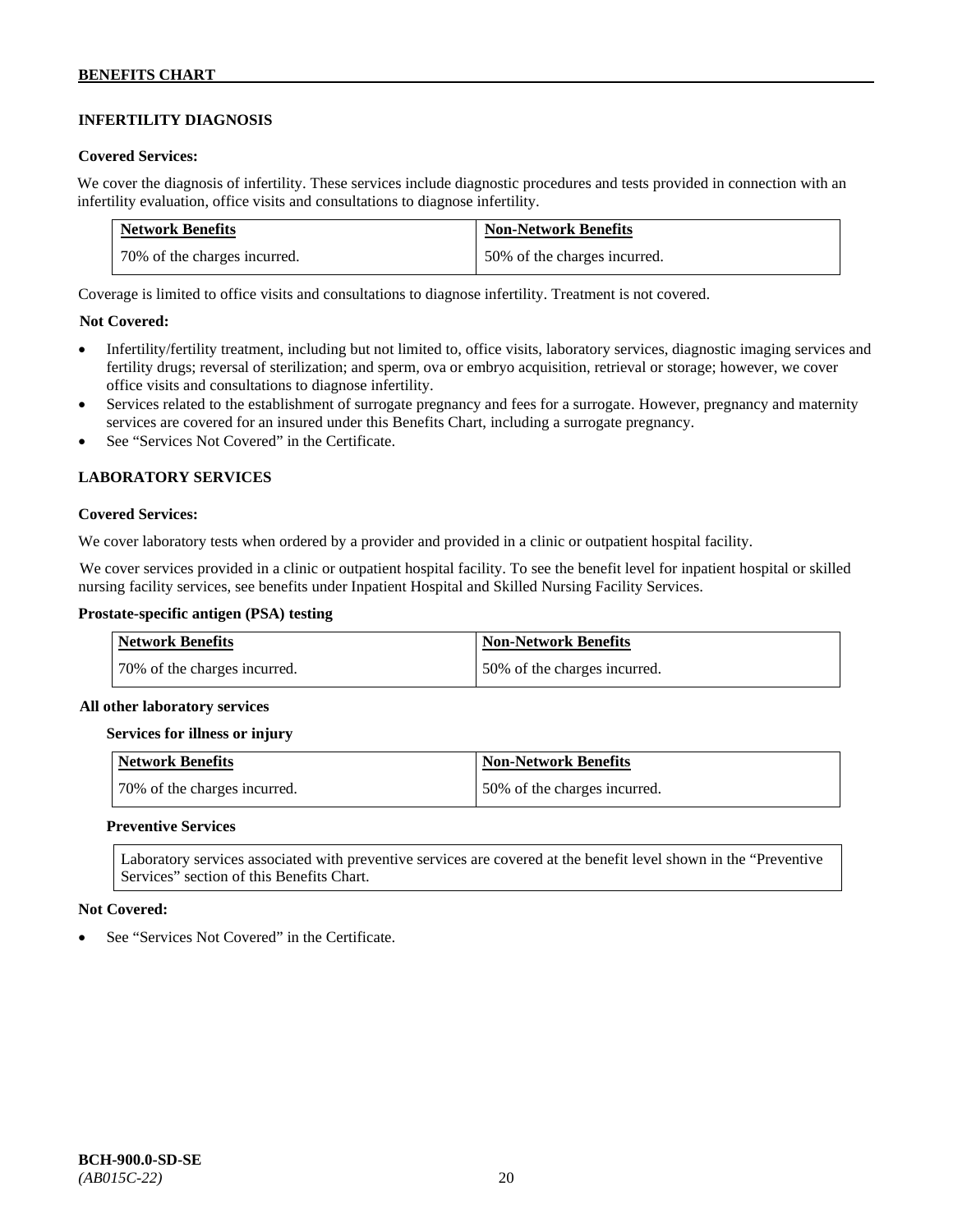# **MASTECTOMY RECONSTRUCTION BENEFIT**

#### **Covered Services:**

We cover reconstruction of the breast on which the mastectomy has been performed; surgery and reconstruction of the other breast to produce symmetrical appearance, and prostheses and physical complications of all stages of mastectomy, including lymphedemas.

| <b>Network Benefits</b>                              | <b>Non-Network Benefits</b>                           |
|------------------------------------------------------|-------------------------------------------------------|
| Coverage level is same as corresponding Network      | Coverage level is same as corresponding Non-Network   |
| Benefits, depending on type of service provided such | Benefits, depending on type of service provided, such |
| as Office Visits for Illness or Injury, Inpatient or | as Office Visits for Illness or Injury, Inpatient or  |
| <b>Outpatient Hospital Services.</b>                 | Outpatient Hospital Services.                         |

#### **Not Covered:**

See "Services Not Covered" in the Certificate.

# **MEDICATION THERAPY DISEASE MANAGEMENT PROGRAM**

#### **Covered Services:**

If you meet our criteria for coverage, you may qualify for our Medication Therapy Disease Management Program.

The program covers consultations with a designated network pharmacist.

Covered services are based on established medical policies, which are subject to periodic review and modification by the medical directors. These medical policies (medical coverage criteria) are available online at [healthpartners.com](http://www.healthpartners.com/) or by calling Member Services.

| <b>Network Benefits</b>                                     | <b>Non-Network Benefits</b> |
|-------------------------------------------------------------|-----------------------------|
| 100% of the charges incurred.<br>Deductible does not apply. | No coverage.                |

#### **Not Covered:**

See "Services Not Covered" in the Certificate.

# **OFFICE VISITS FOR ILLNESS OR INJURY**

#### **Covered Services:**

We cover the following when medically necessary: professional medical and surgical services and related supplies, including biofeedback, of physicians and other health care providers; blood and blood products (unless replaced) and blood derivatives.

We cover diagnosis and treatment of illness or injury to the eyes. Where contact or eyeglass lenses are prescribed as medically necessary for the post-operative treatment of cataracts or for the treatment of aphakia, acute or chronic corneal pathology, or keratoconus, we cover the initial evaluation, lenses and fitting. Insureds must pay for lens replacement beyond the initial pair.

We cover medically necessary professional services by a licensed physician or audiologist appropriate for the treatment of hearing impairment to a person under the age of 19. Hearing aids are not covered.

Services received via video, e-visit or telephone are covered under the "Telehealth/Telemedicine Services" section.

#### **Office visits**

| <b>Network Benefits</b>      | <b>Non-Network Benefits</b>  |
|------------------------------|------------------------------|
| 70% of the charges incurred. | 50% of the charges incurred. |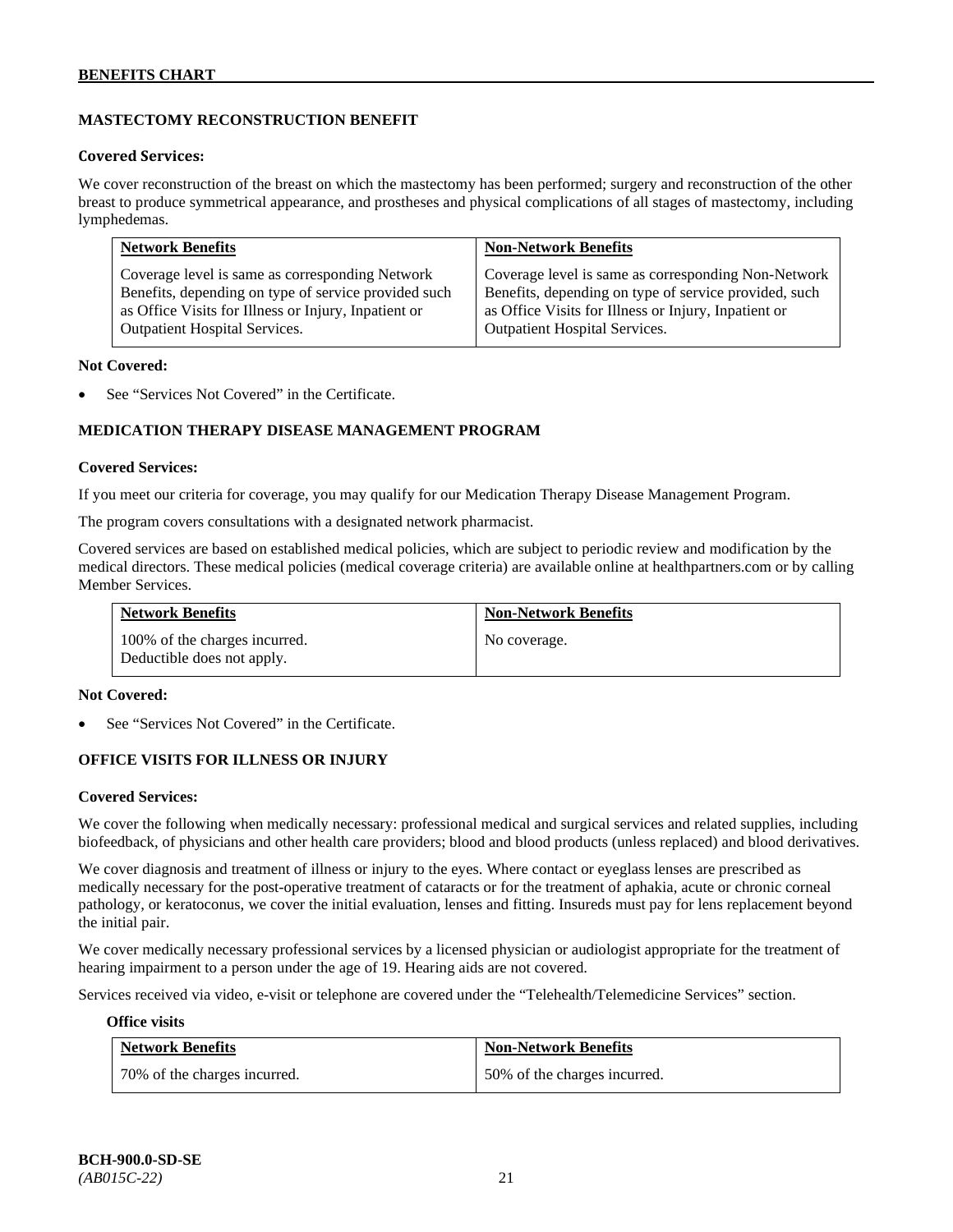# **Convenience clinics**

| <b>Network Benefits</b>      | <b>Non-Network Benefits</b>  |
|------------------------------|------------------------------|
| 70% of the charges incurred. | 50% of the charges incurred. |

#### **Injections administered in a physician's office, other than immunizations:**

#### **Allergy Injections**

| <b>Network Benefits</b>      | <b>Non-Network Benefits</b>  |
|------------------------------|------------------------------|
| 70% of the charges incurred. | 50% of the charges incurred. |

#### **All other injections**

| <b>Network Benefits</b>      | <b>Non-Network Benefits</b>  |
|------------------------------|------------------------------|
| 70% of the charges incurred. | 50% of the charges incurred. |

#### **Not Covered:**

- Court ordered treatment.
- See "Services Not Covered" in the Certificate.

# **PEDIATRIC EYEWEAR**

#### **Covered Services:**

- We cover pediatric eyewear for children.
- Routine eye exams are covered under the "Preventive Services" section.

| <b>Network Benefits</b>        | <b>Non-Network Benefits</b> |
|--------------------------------|-----------------------------|
| 1 70% of the charges incurred. | No coverage.                |

#### **Limitations:**

- Coverage under this provision will continue until the end of the month in which the child turns age 19.
- Limited to one of the following per calendar year:
	- o one pair of eyeglasses including one set of prescription lenses, frames from our designated eyewear collection, and anti-scratch coating; or
	- o one pair of non-disposable contact lenses; or
	- a one-year supply of disposable contact lenses.
- Contact lens fittings are limited to two per calendaryear.

# **Not Covered:**

- Frames that are not included in our designated eyewear collection. However, one pair of lenses will be covered if an insured chooses frames outside our designated eyewear collection.
- More than one pair of lenses or frames or non-disposable contacts per calendar year, regardless of the reason. This includes replacement of eyeglasses or contact lenses due to loss, breakage, theft, or change in prescription.
- Safety glasses or goggles for sports or vocational reasons.
- Upgrades including, but not limited to, UV protection and no-line multifocal lenses.
- See "Services Not Covered" in the Certificate.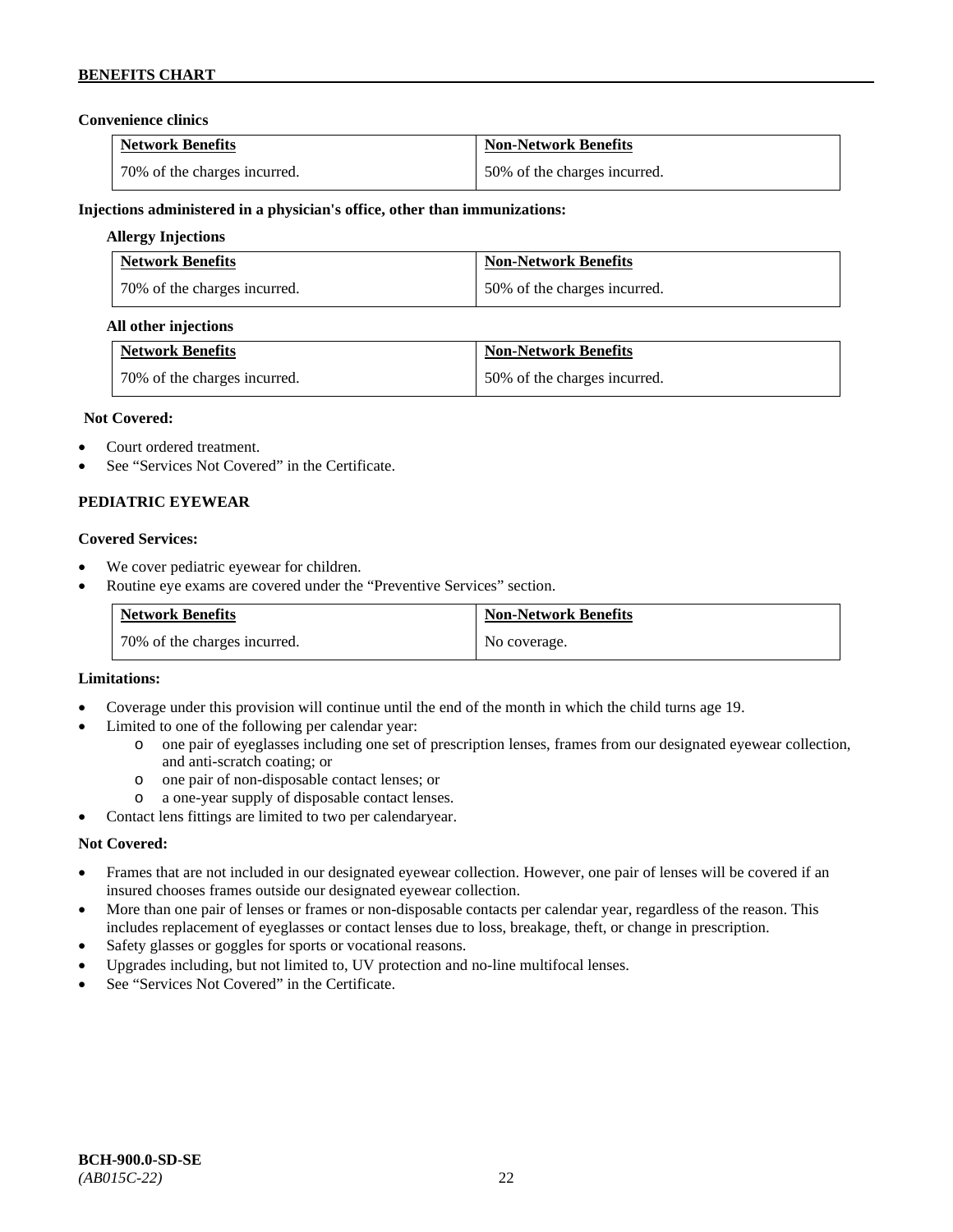# **PHYSICAL THERAPY, OCCUPATIONAL THERAPY AND SPEECH THERAPY**

#### **Covered Services:**

We cover the following physical therapy, occupational therapy and speech therapy services:

- Medically necessary rehabilitative care to correct the effects of illness or injury.
- Habilitative care rendered for congenital, developmental or medical conditions which have significantly limited the successful initiation of normal speech and normal motor development.

Massage therapy which is performed in conjunction with other treatment/modalities by a physical or occupational therapist, is part of a prescribed treatment plan and is not billed separately is covered.

We cover services provided in a clinic. We also cover physical therapy provided in an outpatient hospital facility. To see the benefit level for inpatient hospital or skilled nursing facility services, see benefits under Inpatient Hospital and Skilled Nursing Facility Services.

#### **Rehabilitative care**

| <b>Network Benefits</b>      | <b>Non-Network Benefits</b>  |
|------------------------------|------------------------------|
| 70% of the charges incurred. | 50% of the charges incurred. |

# **Habilitative care**

| <b>Network Benefits</b>      | <b>Non-Network Benefits</b>  |
|------------------------------|------------------------------|
| 70% of the charges incurred. | 50% of the charges incurred. |

#### **Not Covered:**

- Massage therapy for the purpose of comfort or convenience of the Insured.
- See "Services Not Covered" in the Certificate.

# **PRE-DIABETES DISEASE MANAGEMENT PROGRAM**

#### **Covered Services:**

If you meet our criteria for coverage, you may qualify for the Pre-diabetes Disease Management Program through Omada Health.

The program covers group health coaching which focuses on weight loss, exercise, behavior modification and health education at select locations determined by the plan.

| <b>Network Benefits</b>                                     | <b>Non-Network Benefits</b> |
|-------------------------------------------------------------|-----------------------------|
| 100% of the charges incurred.<br>Deductible does not apply. | Not applicable.             |

#### **Not Covered:**

See "Services Not Covered" in the Certificate.

# **PRESCRIPTION DRUG SERVICES**

#### **Covered Services:**

We cover prescription drugs and medications, which can be self-administered or are administered in a physician's office. We will not exclude coverage of off-label use of drugs to treat cancer or life threatening conditions on the grounds that the drug has not been approved by the FDA for that indication if that drug is recognized for the treatment of such indication in one of the standard reference compendia and when an appropriate level of evidence or medical necessity is met.

# **For Network Benefits, drugs and medications must be obtained at a Network Pharmacy.**

**If a copayment is required, you must pay one copayment for each 31-day supply, or portion thereof, unless otherwise indicated below.**

**BCH-900.0-SD-SE**  *(AB015C-22)* 23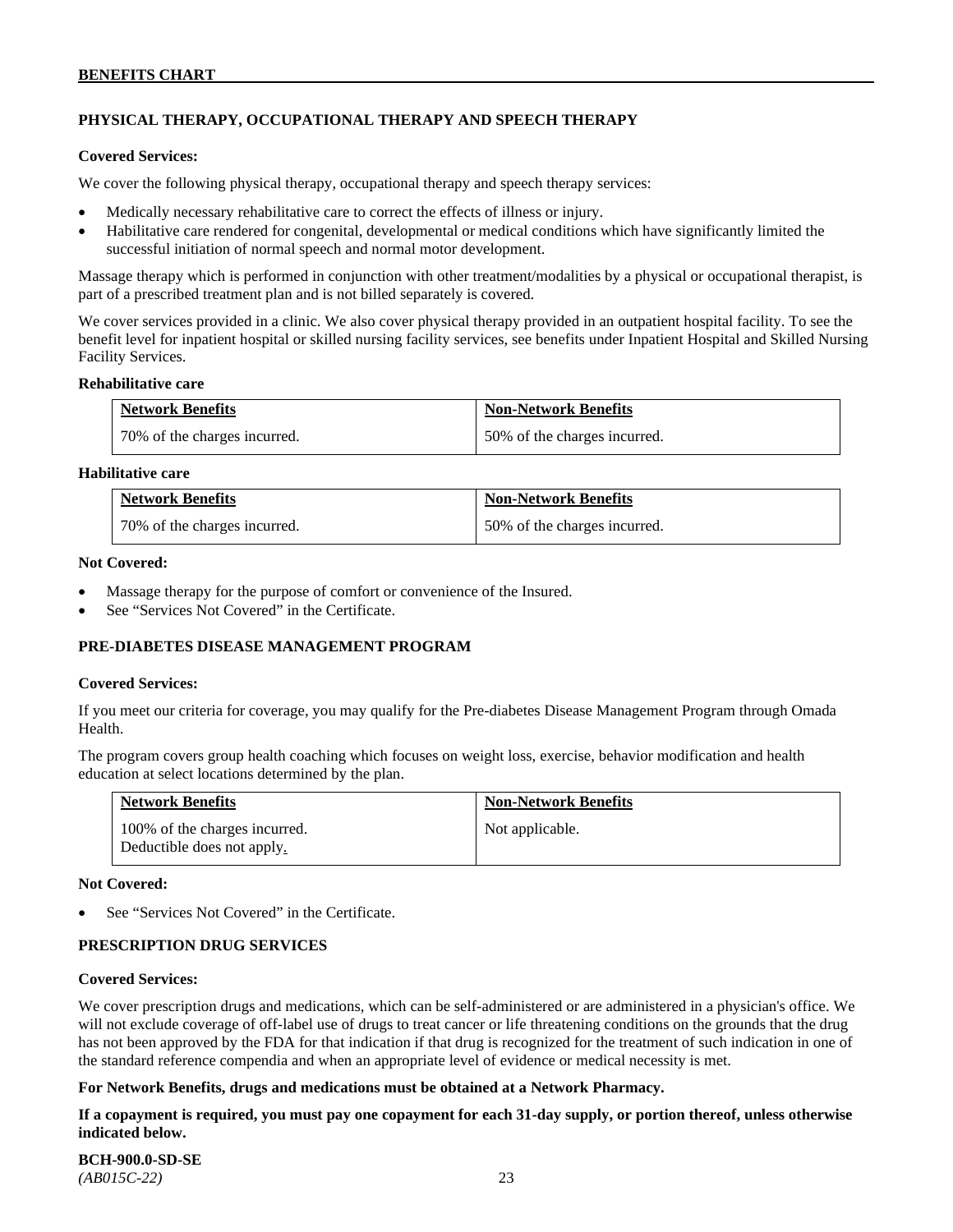# **Outpatient drugs (except as specified below)**

# **Drugs on the preventive drug list**

| <b>Network Benefits</b>                                                                                                                        | <b>Non-Network Benefits</b>  |
|------------------------------------------------------------------------------------------------------------------------------------------------|------------------------------|
| Generic formulary drugs from the Preventive Drug List<br>are covered at 100% of the charges incurred.                                          | 50% of the charges incurred. |
| Brand name formulary drugs from the Preventive Drug<br>List are covered at 100% of the charges incurred,<br>subject to your copayment of \$60. |                              |
| In no event will your cost for a formulary insulin drug<br>exceed \$25.                                                                        |                              |
| Deductible does not apply.                                                                                                                     |                              |

#### **All other drugs**

| <b>Network Benefits</b>                                                  | <b>Non-Network Benefits</b>  |
|--------------------------------------------------------------------------|------------------------------|
| All other formulary drugs are covered at 70% of the<br>charges incurred. | 50% of the charges incurred. |
| Non-formulary drugs are covered at 50% of the<br>charges incurred.       |                              |
| Deductible applies.                                                      |                              |

# **Mail order drugs**

| <b>Network Benefits</b>                                                                                                                                                                                                                               | <b>Non-Network Benefits</b>                                                                                                |
|-------------------------------------------------------------------------------------------------------------------------------------------------------------------------------------------------------------------------------------------------------|----------------------------------------------------------------------------------------------------------------------------|
| For your convenience, you may also get up to a 93-day<br>supply of outpatient prescription drugs that can be self-<br>administered through the designated mail order service.<br>Specialty drugs are not available through the mail order<br>service. | See Network mail order drugs benefit.<br>Mail order drugs are only available through the<br>designated mail order service. |

# **Specialty drugs that are self-administered**

| <b>Network Benefits</b>                                                                                                                    | <b>Non-Network Benefits</b> |
|--------------------------------------------------------------------------------------------------------------------------------------------|-----------------------------|
| 70% of the charges incurred.                                                                                                               | No coverage.                |
| For Network Benefits, specialty drugs are limited to<br>drugs on the specialty drug list and must be obtained<br>from a designated vendor. |                             |

# **Drugs for treatment of growth deficiency**

| <b>Network Benefits</b>                                                                                                                            | <b>Non-Network Benefits</b>  |
|----------------------------------------------------------------------------------------------------------------------------------------------------|------------------------------|
| 70% of the charges incurred.                                                                                                                       | 50% of the charges incurred. |
| For Network Benefits, growth deficiency drugs are<br>limited to drugs on the specialty drug list and must be<br>obtained from a designated vendor. |                              |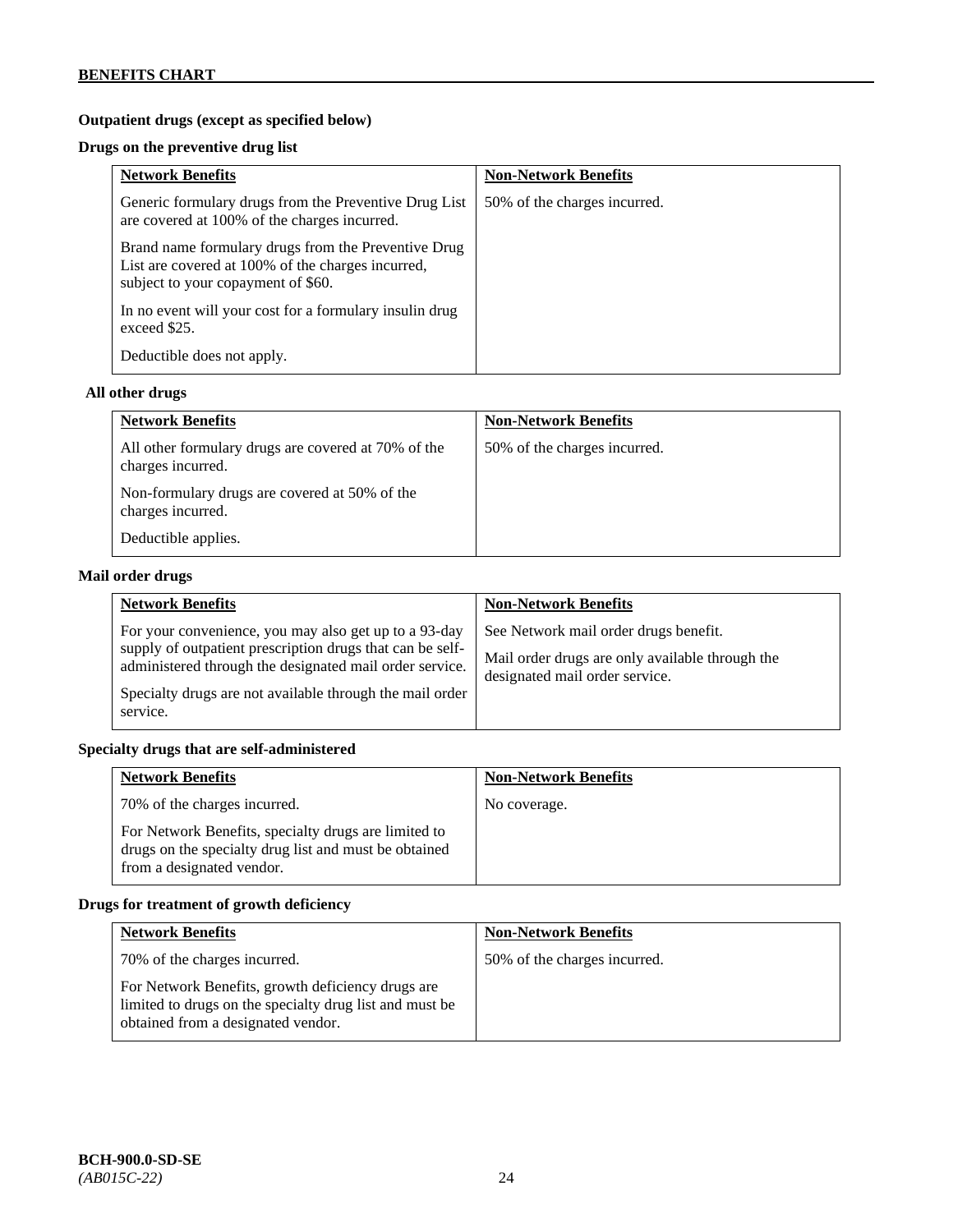# **Tobacco cessation drugs are covered for all FDA-approved tobacco cessation drugs**

| <b>Network Benefits</b>                                     | <b>Non-Network Benefits</b>  |
|-------------------------------------------------------------|------------------------------|
| 100% of the charges incurred.<br>Deductible does not apply. | 50% of the charges incurred. |

#### **Contraceptive drugs**

| <b>Network Benefits</b>                                                                                                                                         | <b>Non-Network Benefits</b>  |
|-----------------------------------------------------------------------------------------------------------------------------------------------------------------|------------------------------|
| 100% of the charges incurred for formulary drugs.<br>Deductible does not apply.                                                                                 | 50% of the charges incurred. |
| If a physician requests that a non-formulary<br>contraceptive drug be dispensed as written, the drug<br>will be covered at 100%, not subject to the deductible. |                              |

**ACA preventive medications.** We cover preventive medications currently recommended by USPSTF with an A or B rating if they are prescribed by your medical provider and they are listed on our Commercial ACA Preventive Drug List. Preventive medications are subject to periodic review and modification. Changes would be effective in accordance with the federal rules and reflected in our current medical coverage criteria for preventive care services.

| <b>Network Benefits</b>                                     | <b>Non-Network Benefits</b>  |
|-------------------------------------------------------------|------------------------------|
| 100% of the charges incurred.<br>Deductible does not apply. | 50% of the charges incurred. |

# **Limitations:**

- Certain drugs may require prior authorization as indicated on the Formulary. HealthPartners may require prior authorization for the drug and also the site where the drug will be provided. Certain drugs are subject to our utilization review process and quantity limits as indicated on our Formulary.
- Certain non-formulary drugs require prior authorization. In addition, certain drugs may be subject to any quantity limits applied as part of our trial program. The trial drug program applies to new prescriptions for certain drugs which have high toxicity, low tolerance, high costs and/or high potential for waste. Trial drugs are indicated on the formulary and/or the Specialty Drug List. Your first fill of a trial drug may be limited to less than a month supply. If the drug is well tolerated and effective, you will receive the remainder of your first month supply.
- If an insured requests a brand name drug when there is a generic equivalent, the brand name drug will be covered up to the charge that would apply to the generic drug, minus any required copayment. If a physician requests that a brand name drug be dispensed as written, the drug will be paid at the non-formulary benefit.
- We may require Insureds to try over-the-counter (OTC) drug alternatives before approving more costly formulary prescription drugs.
- Unless otherwise specified in the "Prescription Drug Services" section, you may receive up to a 31-day supply per prescription.
- New prescriptions to treat certain chronic conditions are limited to a 31-day supply.
- A 93-day supply will be covered and dispensed only at pharmacies that participate in our extended day supply program.
- No more than a 31-day supply of Specialty Drugs will be covered and dispensed at a time, unless it is a manufacturer supplied drug that cannot be split that supplies the insured with more than a 31-day supply.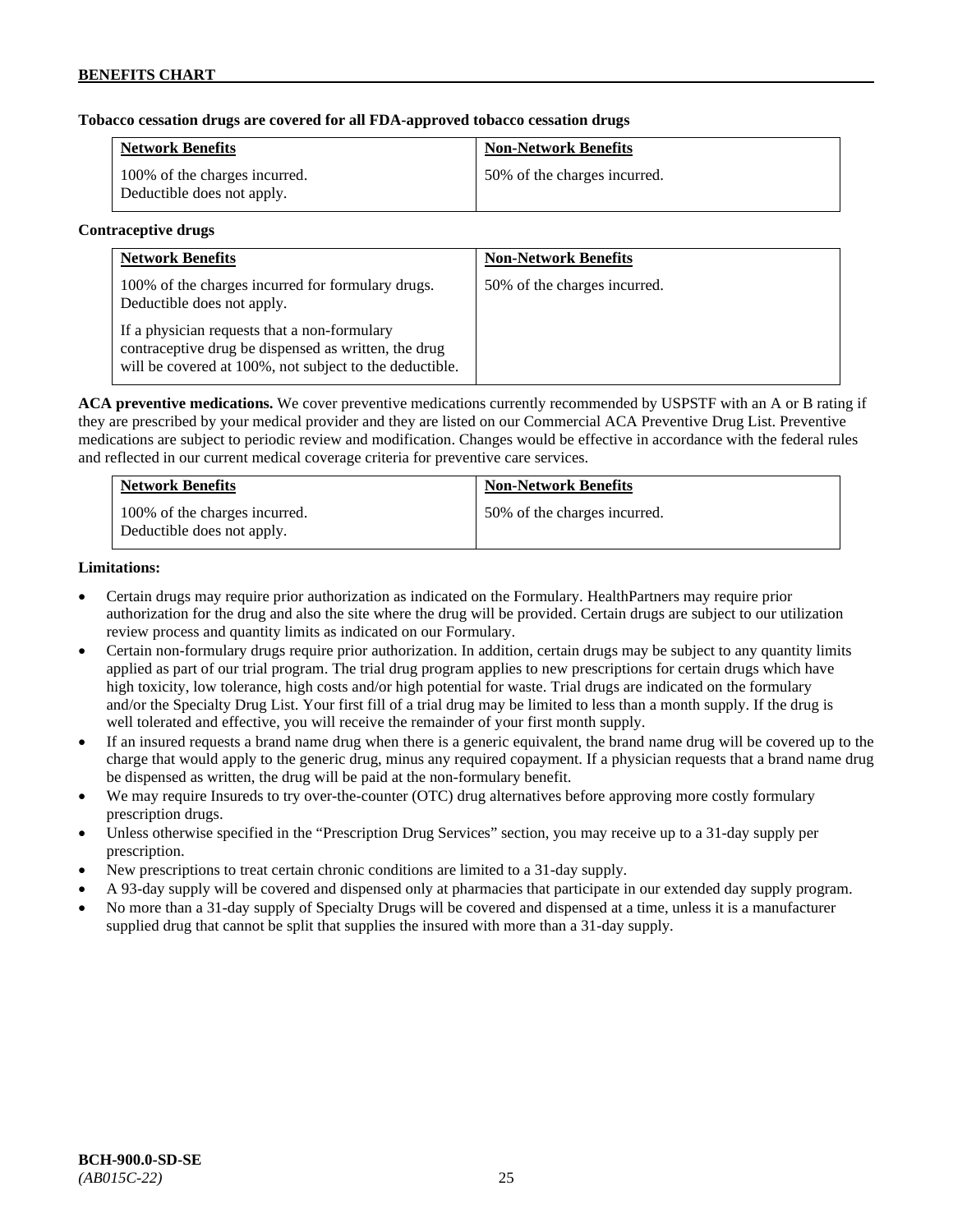# **Not Covered:**

- Replacement of prescription drugs, medications, equipment and supplies due to loss, damage or theft.
- Nonprescription (over the counter) drugs or medications, including, but not limited to, vitamins, supplements, homeopathic remedies, and non-FDA approved drugs, unless listed on the Formulary and prescribed by a physician or legally authorized health care provider under applicable state and federal law. We cover off-label use of drugs to treat cancer as specified in the "Prescription Drug Services" section of this Benefits Chart. This exclusion does not include over-the-counter contraceptives for women as allowed under the Affordable Care Act when the Insured obtains a prescription for the item. In addition, if the Insured obtains a prescription, this exclusion does not include aspirin to prevent cardiovascular disease for men and women of certain ages; folic acid supplements for women who may become pregnant; fluoride chemoprevention supplements for children without fluoride in their water source; and iron supplements for children ages 6-12 months who are at risk for anemia.
- All drugs for the treatment of sexual dysfunction.
- Fertility drugs.
- Medical cannabis.
- Drugs on the Excluded Drug List. The Excluded Drug List includes select drugs within a therapy class that are not eligible for coverage. This includes drugs that may be excluded for certain indications. The Excluded Drug List is available a[t HealthPartners.com.](http://www.healthpartners.com/)
- Drugs that are newly approved by the FDA until they are reviewed and approved by HealthPartners Pharmacy and Therapeutics Committee.
- Medical devices approved by the FDA will not be covered under the "Prescription Drug Services" section unless they are on our Formulary. Covered medical devices are generally submitted and reimbursed under your medical benefits.
- See "Services Not Covered" in the Certificate.

# **PREVENTIVE SERVICES**

#### **Applicable Definitions:**

**Routine Preventive Services** are routine healthcare services that include screenings, checkups and counseling to prevent illness, disease or other health problems before symptoms occur.

**Diagnostic Services** are services to help a provider understand your symptoms, diagnose illness, and decide what treatment may be needed. They may be the same services that are listed as preventive services, but they are being used as diagnostic services. Your provider will determine if these services are preventive or diagnostic. These services are not preventive if received as part of a visit to diagnose, manage, or maintain an acute or chronic medical condition, illness or injury. When that occurs, unless otherwise indicated below, standard deductibles, copayments or coinsurance apply.

# **Covered Services:**

We cover preventive services which meet any of the requirements under the Affordable Care Act (ACA) shown in the bulleted items below. These preventive services are covered at 100% under the Network Benefits with no deductible, copayments or coinsurance. If a preventive service is not required by the ACA and it is covered at a lower benefit level or if a group qualifies for an exemption or accommodation for certain benefits under the ACA, it will be specified below. Preventive benefits mandated under the ACA are subject to periodic review and modification. Changes would be effective in accordance with the federal rules. Preventive services mandated by the ACA include:

- Evidence-based items or services that have in effect a rating of A or B in the current recommendations of the United States Preventive Services Task Force with respect to the individual;
- Immunizations for routine use in children, adolescents, and adults that have in effect a recommendation from the Advisory Committee on Immunization Practices of the Centers for Disease Control and Prevention with respect to the individual;
- With respect to infants, children, and adolescents, evidence-informed preventive care and screenings provided for in comprehensive guidelines supported by the Health Resources and Services Administration; and
- With respect to women, preventive care and screenings provided for in comprehensive guidelines supported by the Health Resources and Services Administration.

Covered services are based on established medical policies, which are subject to periodic review and modification by the medical or dental directors. These medical policies (medical coverage criteria) are available by calling Member Services, or logging on to your "*my*HealthPartners" account at [HealthPartners.com.](http://www.healthpartners.com/)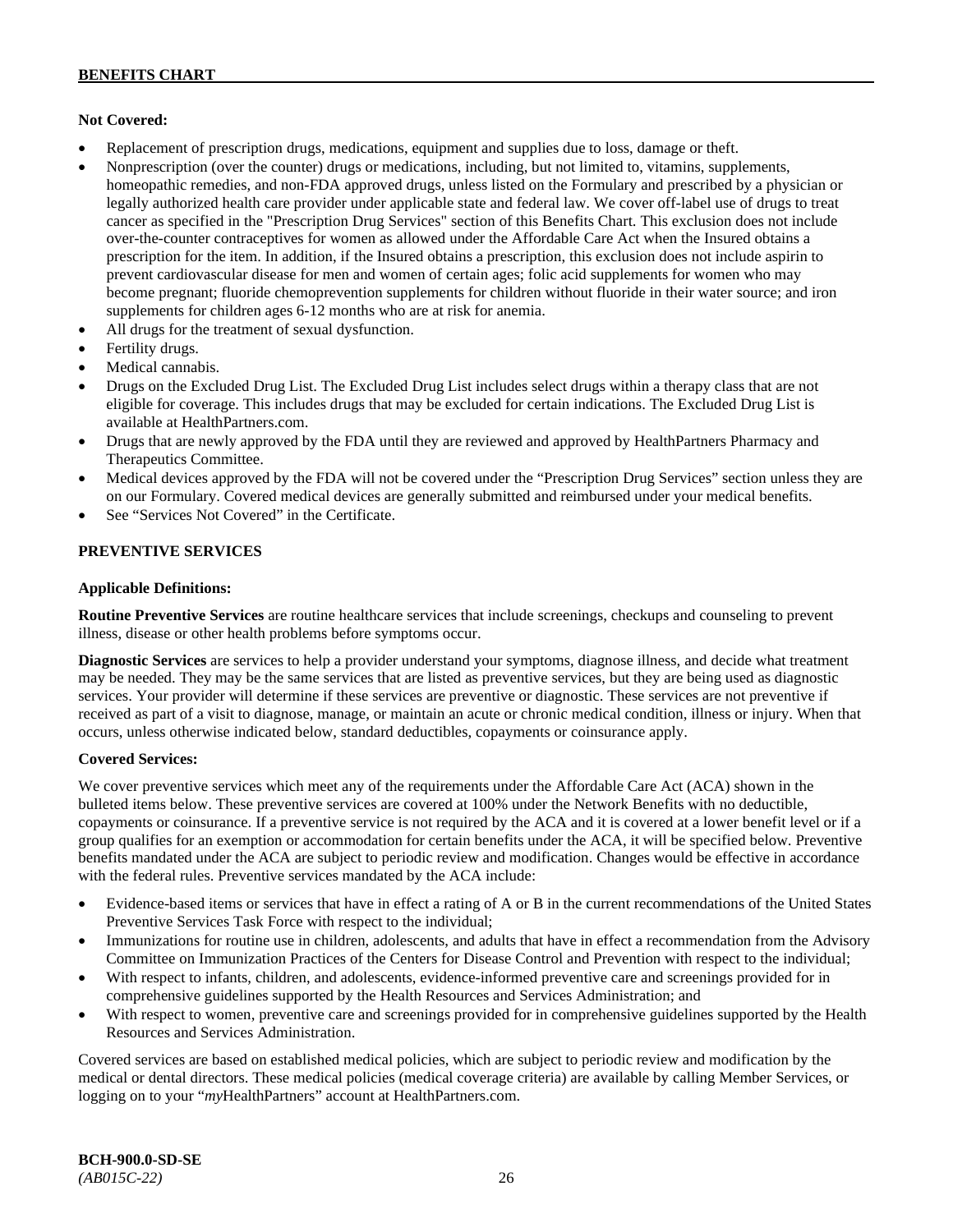#### **ACA and state mandated preventive services are covered as follows:**

**Routine health exams and periodic health assessments.** A physician or health care provider will counsel you as to how often health assessments are needed based on age, sex and health status. This includes screening and counseling for tobacco use and all FDA approved tobacco cessation medications including over-the-counter drugs (as shown in the "Prescription Drug Services" section).

| <b>Network Benefits</b>                                     | <b>Non-Network Benefits</b>  |
|-------------------------------------------------------------|------------------------------|
| 100% of the charges incurred.<br>Deductible does not apply. | 50% of the charges incurred. |

**Child health supervision services**. This includes pediatric preventive services such as newborn screenings, appropriate immunizations, developmental assessments and laboratory services appropriate to the age of the child from birth to 72 months, and appropriate immunizations to age 18.

| <b>Network Benefits</b>                                     | <b>Non-Network Benefits</b>  |
|-------------------------------------------------------------|------------------------------|
| 100% of the charges incurred.<br>Deductible does not apply. | 50% of the charges incurred. |

#### **Routine prenatal care and exams**

| <b>Network Benefits</b>                                     | <b>Non-Network Benefits</b>  |
|-------------------------------------------------------------|------------------------------|
| 100% of the charges incurred.<br>Deductible does not apply. | 50% of the charges incurred. |

**Routine postnatal care.** This includes health exams, assessments, education and counseling relating to the period immediately after childbirth.

| <b>Network Benefits</b>                                     | <b>Non-Network Benefits</b>  |
|-------------------------------------------------------------|------------------------------|
| 100% of the charges incurred.<br>Deductible does not apply. | 50% of the charges incurred. |

**Routine screening procedures for cancer.** This includes colorectal screening or other cancer screenings recommended by the USPSTF with an A or B rating. Women's preventive health services below describe additional routine screening procedures for cancer.

| <b>Network Benefits</b>                                     | <b>Non-Network Benefits</b>  |
|-------------------------------------------------------------|------------------------------|
| 100% of the charges incurred.<br>Deductible does not apply. | 50% of the charges incurred. |

**Professional voluntary family planning services.** This includes services to prevent or delay a pregnancy, including counseling and education. Services must be provided by a licensed provider.

| <b>Network Benefits</b>                                     | <b>Non-Network Benefits</b>  |
|-------------------------------------------------------------|------------------------------|
| 100% of the charges incurred.<br>Deductible does not apply. | 50% of the charges incurred. |

#### **Adult immunizations**

| <b>Network Benefits</b>                                     | <b>Non-Network Benefits</b>  |
|-------------------------------------------------------------|------------------------------|
| 100% of the charges incurred.<br>Deductible does not apply. | 50% of the charges incurred. |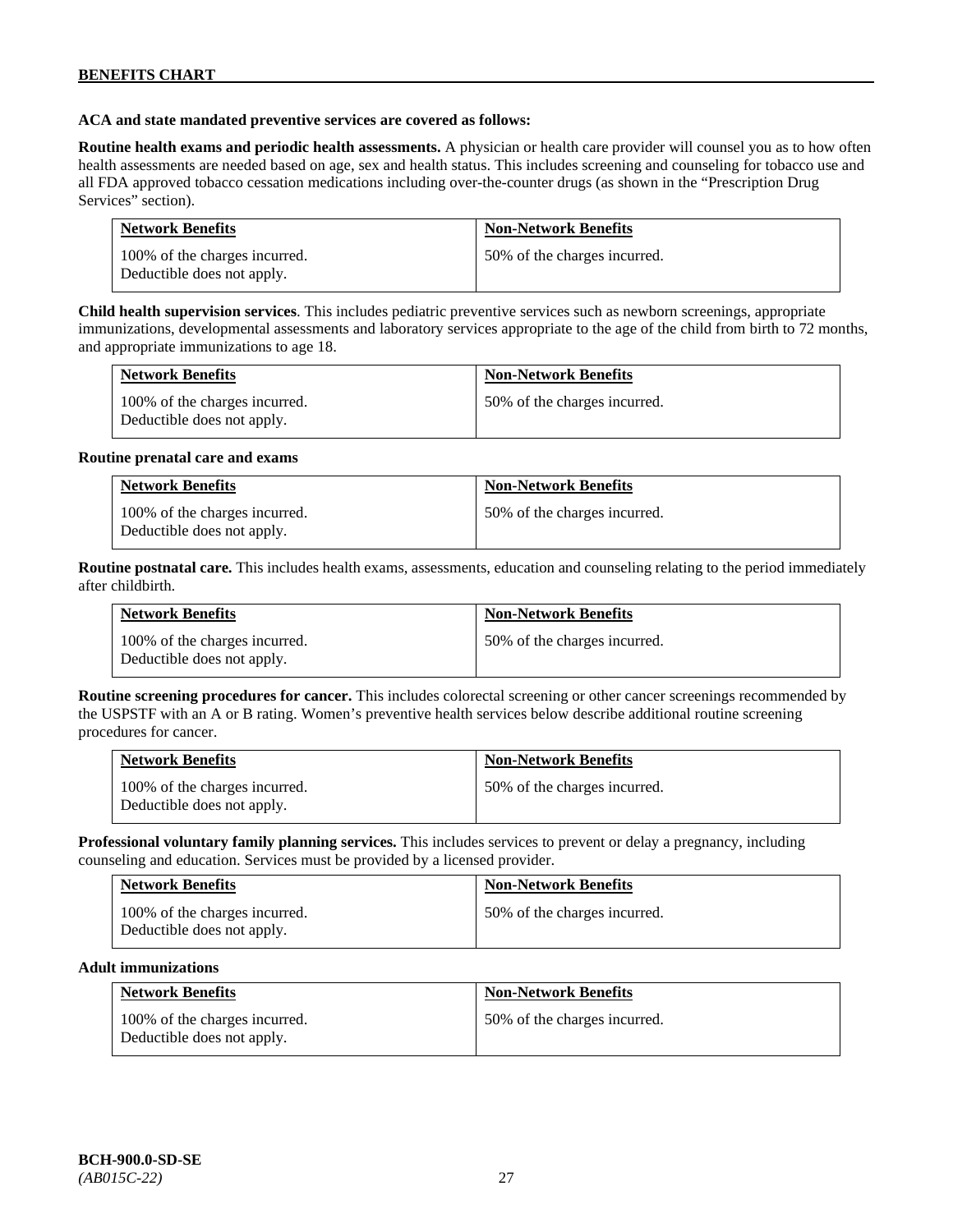**Women's preventive health services.** This includes mammograms, screenings for cervical cancer (pap smears), breast pumps, human papillomavirus (HPV) testing, counseling for sexually transmitted infections, and counseling and screening for human immunodeficiency virus (HIV) and all FDA approved contraceptive methods as prescribed by a doctor, sterilization procedures, education and counseling (see the "Prescription Drug Services" section for coverage of oral contraceptive drugs). For women whose family history is associated with an increased risk for BRCA1 or BRCA2 gene mutations, we cover genetic counseling and BRCA screening without cost sharing, if appropriate and as determined by a physician.

| <b>Network Benefits</b>                                     | <b>Non-Network Benefits</b>  |
|-------------------------------------------------------------|------------------------------|
| 100% of the charges incurred.<br>Deductible does not apply. | 50% of the charges incurred. |

**Obesity Screening and Management.** We cover obesity screening and counseling for all ages during a routine preventive care exam. If you are age 18 or older and have a body mass index of 30 or more, we also cover intensive obesity management to help you lose weight. Your primary care doctor can coordinate these services.

| <b>Network Benefits</b>                                     | <b>Non-Network Benefits</b>  |
|-------------------------------------------------------------|------------------------------|
| 100% of the charges incurred.<br>Deductible does not apply. | 50% of the charges incurred. |

# **In addition to any ACA or state mandated preventive services referenced above, we cover the following eligible services:**

#### **Routine eye and hearing exams**

| <b>Network Benefits</b>                                     | <b>Non-Network Benefits</b>  |
|-------------------------------------------------------------|------------------------------|
| 100% of the charges incurred.<br>Deductible does not apply. | 50% of the charges incurred. |

**Ovarian cancer surveillance tests for women who are at risk.** "At risk for ovarian cancer" means (1) having a family history that includes any of the following: one or more first-degree or second-degree relatives with ovarian cancer, clusters of female relatives with breast cancer or nonpolyposis colorectal cancer; or (2) testing positive for BRCA1 or BRCA2 mutations. "Surveillance tests for ovarian cancer" means annual screening using: CA-125 serum tumor marker testing, transvaginal ultrasound, pelvic examination or other proven ovarian cancer screening tests currently being evaluated by the federal Food and Drug Administration or by the National Cancer Institute.

| <b>Network Benefits</b>                              | <b>Non-Network Benefits</b>                             |
|------------------------------------------------------|---------------------------------------------------------|
| Coverage level is same as corresponding Network      | Coverage level is same as corresponding Non-Network     |
| Benefit, depending on type of service provided, such | Benefit, depending on type of service provided, such as |
| as Diagnostic Imaging Services, Laboratory Services  | Diagnostic Imaging Services, Laboratory Services        |
| Office Visits for Illness or Injury or Preventive    | Office Visits for Illness or Injury or Preventive       |
| Services.                                            | Services.                                               |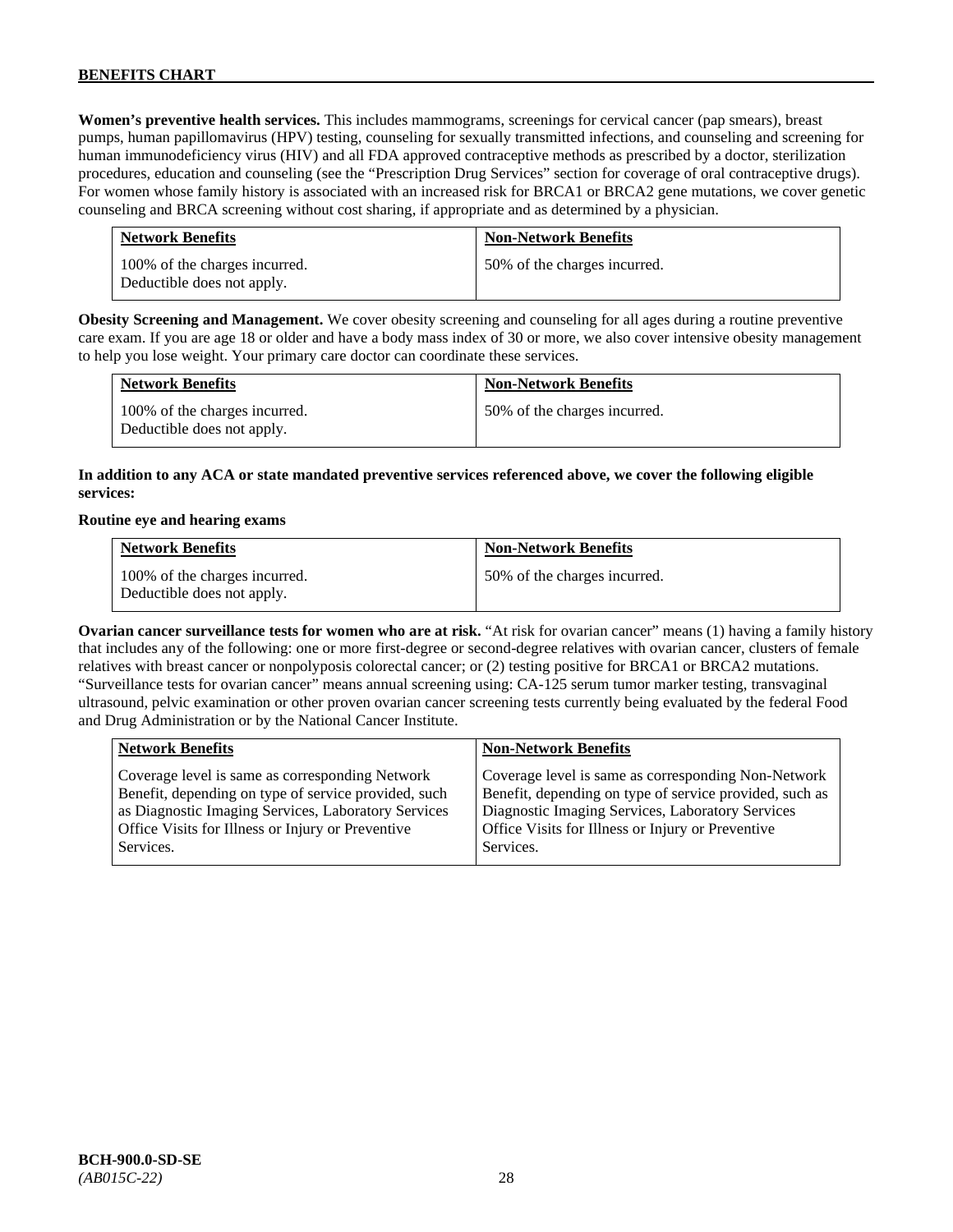**Peak flow meters for Insureds diagnosed with asthma.** Must be prescribed by a licensed provider.

| Network Benefits                                            | <b>Non-Network Benefits</b>   |
|-------------------------------------------------------------|-------------------------------|
| 100% of the charges incurred.<br>Deductible does not apply. | 150% of the charges incurred. |

**Glucose meters prescribed by a licensed provider** (other than continuous glucose monitoring systems which are covered under the "Diabetic Equipment and Supplies" section in this Benefits Chart)

| <b>Network Benefits</b>                                                                       | <b>Non-Network Benefits</b>  |
|-----------------------------------------------------------------------------------------------|------------------------------|
| 100% of the charges incurred.<br>Deductible does not apply.                                   | 50% of the charges incurred. |
| Glucose meters are limited to meters on the formulary<br>and must be obtained from a pharmacy |                              |

#### **Retinopathy screening for Insureds diagnosed with diabetes**

| Network Benefits                                            | Non-Network Benefits          |
|-------------------------------------------------------------|-------------------------------|
| 100% of the charges incurred.<br>Deductible does not apply. | 150% of the charges incurred. |

#### **Hemoglobin A1C testing for Insureds diagnosed with diabetes**

| Network Benefits                                            | <b>Non-Network Benefits</b>  |
|-------------------------------------------------------------|------------------------------|
| 100% of the charges incurred.<br>Deductible does not apply. | 50% of the charges incurred. |

# **International Normalized Ratio (INR) testing for Insureds diagnosed with liver disease and/or bleeding disorders**

| Network Benefits                                            | <b>Non-Network Benefits</b>  |
|-------------------------------------------------------------|------------------------------|
| 100% of the charges incurred.<br>Deductible does not apply. | 50% of the charges incurred. |

# **Low-density Lipoprotein (LDL) testing for Insureds diagnosed with heart disease**

| <b>Network Benefits</b>                                     | <b>Non-Network Benefits</b>   |
|-------------------------------------------------------------|-------------------------------|
| 100% of the charges incurred.<br>Deductible does not apply. | 150% of the charges incurred. |

#### **Limitations:**

• Services are not preventive if received as part of a visit to diagnose, manage or maintain an acute or chronic medical condition, illness or injury. When that occurs, unless otherwise indicated above, standard deductibles, copayments or coinsurance apply.

#### **Not Covered:**

See "Services Not Covered" in the Certificate.

# **TELEHEALTH/TELEMEDICINE SERVICES**

#### **Definitions:**

**Telehealth, Telemedicine, or Virtual Care.** This is a means of communication between a health care professional and a patient. This includes the use of secure electronic information, imaging, and communication technologies, including:

- interactive audio or audio-video
- interactive audio with store-and-forward technology

**BCH-900.0-SD-SE**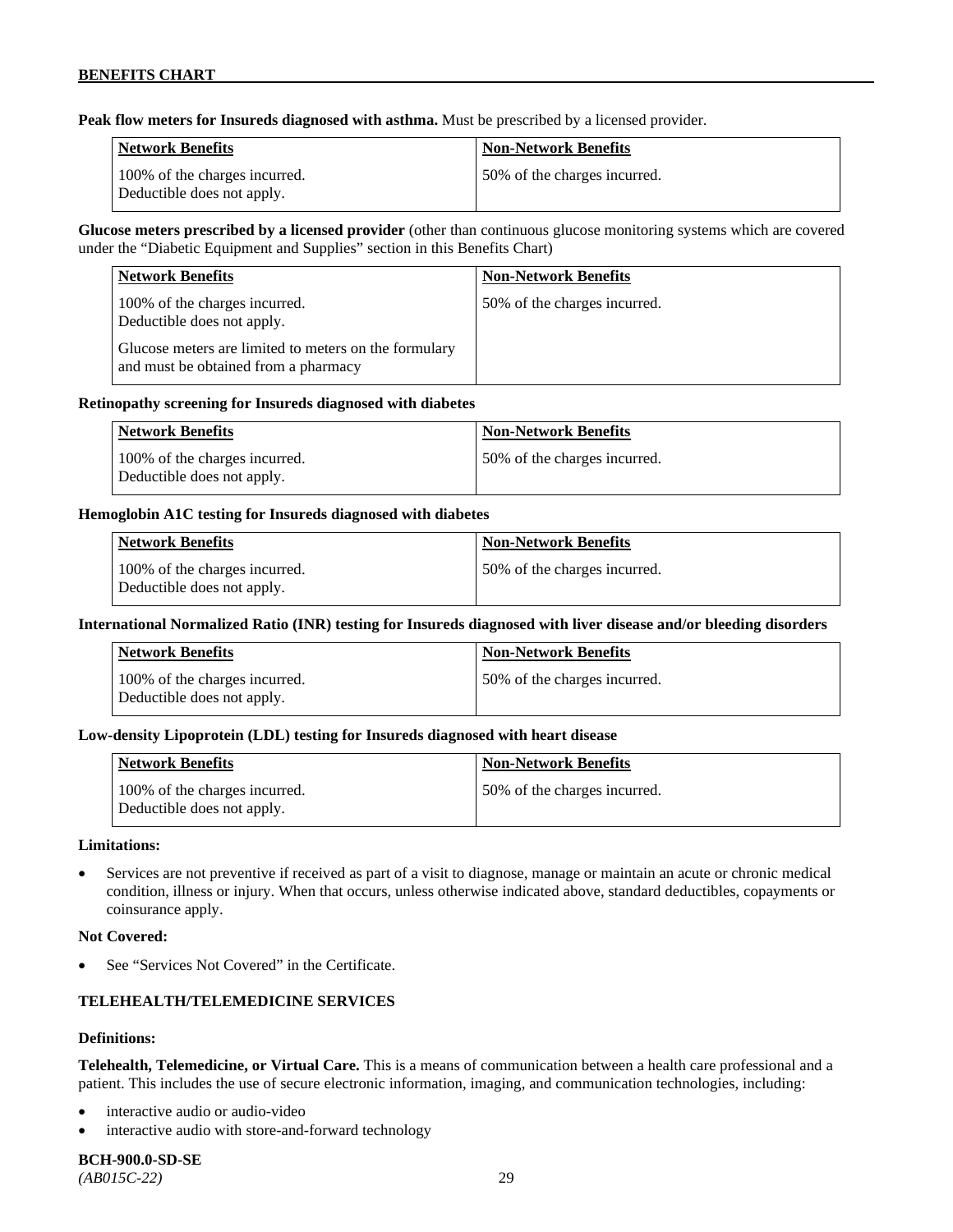- chat-based and email-based systems
- physician-to-physician consultation
- patient education
- data transmission
- data interpretation
- digital diagnostics (algorithm-enabled diagnostic support)
- digital therapeutics (the use of personal health devices and sensors, either alone or in combination with conventional drug therapies, for disease prevention and management)

# Services can be delivered:

Synchronously: the patient and health care professional are engaging with one another at the same time; or Asynchronously: the patient and health care professional engage with each other at different points in time.

**Telephone Visits.** Live, synchronous, interactive encounters over the telephone between a patient and a healthcare provider.

**E-visit or chat-based visits.** Asynchronous online or mobile app encounters to discuss a patient's personal health information, vital signs, and other physiologic data or diagnostic images. The healthcare provider reviews and delivers a consultation, diagnosis, prescription or treatment plan after reviewing the patient's visit information.

**Virtuwell.** This is an online service for you to receive a diagnosis and treatment for certain conditions, such as a cold, flu, ear pain and sinus infections. You may access the Virtuwell website at [Virtuwell.com.](https://www.virtuwell.com/)

**Video Visits.** Live, synchronous, interactive encounters using secure web-based video between a patient and a healthcare provider.

# **Covered Services:**

The Plan covers the following methods of receiving care for services that would be eligible under the Plan if the service were provided in person.

#### **Scheduled Telephone Visits**

| <b>Network Benefits</b>      | <b>Non-Network Benefits</b>  |
|------------------------------|------------------------------|
| 70% of the charges incurred. | 50% of the charges incurred. |

# **E-visits**

# **Access to online care through Virtuwell at [Virtuwell.com](http://www.virtuwell.com/)**

| <b>Network Benefits</b>       | <b>Non-Network Benefits</b> |
|-------------------------------|-----------------------------|
| 100% of the charges incurred. | Not applicable.             |

# **All other E-visits**

| <b>Network Benefits</b>      | <b>Non-Network Benefits</b>  |
|------------------------------|------------------------------|
| 70% of the charges incurred. | 50% of the charges incurred. |

# **Video visits**

| <b>Network Benefits</b>                                                                                                                                                                                 | <b>Non-Network Benefits</b>                                                                                                                            |
|---------------------------------------------------------------------------------------------------------------------------------------------------------------------------------------------------------|--------------------------------------------------------------------------------------------------------------------------------------------------------|
| Coverage level is same as corresponding Network<br>benefit, depending on type of service provided, such as<br>Office Visits for Illness or Injury, Inpatient or<br><b>Outpatient Hospital Services.</b> | Coverage level is same as corresponding Non-Network<br>Benefit, depending on type of service provided, such as<br>Office Visits for Illness or Injury. |

# **Not Covered:**

See "Services Not Covered" in the Certificate.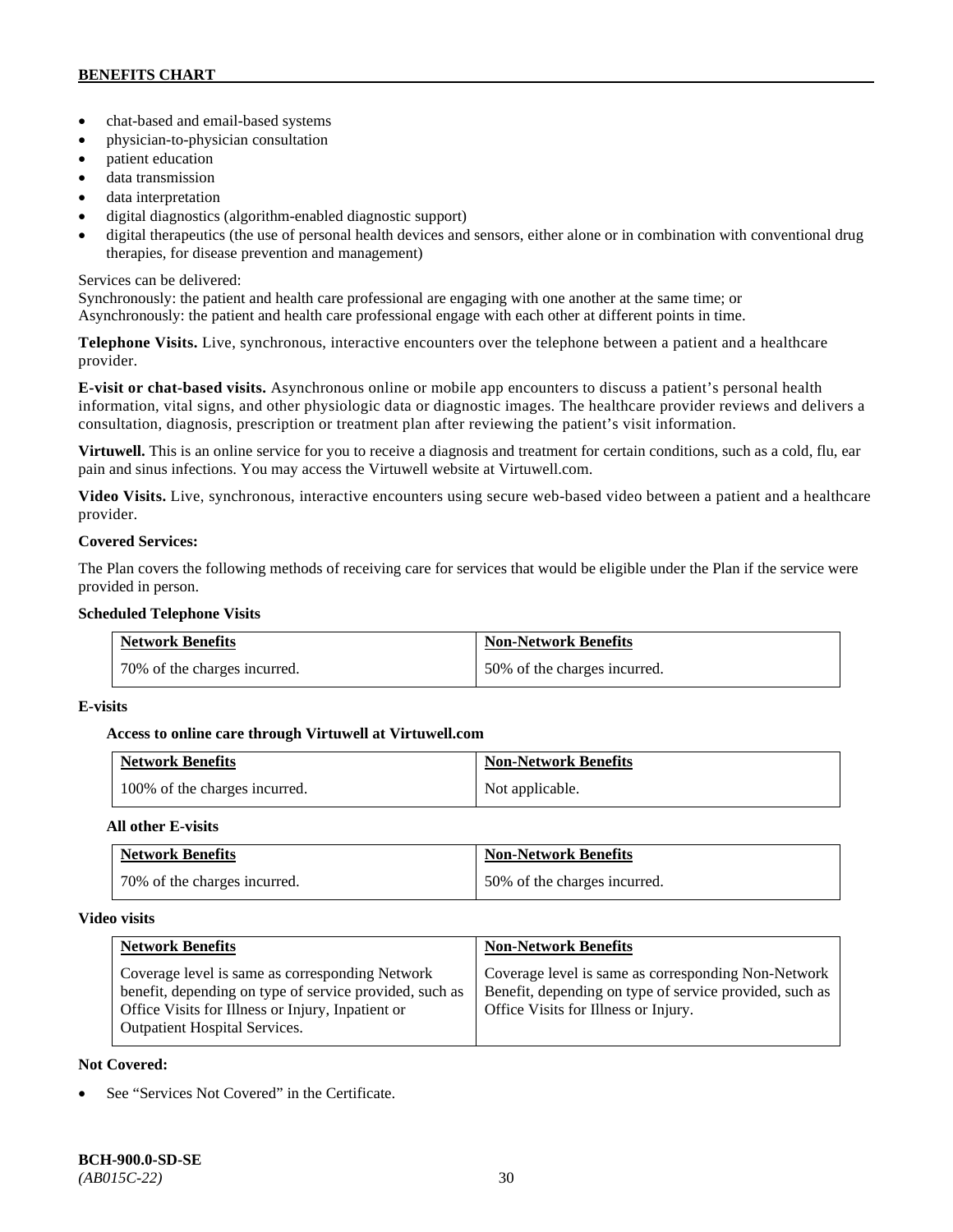# **TRANSPLANT SERVICES**

#### **Applicable Definitions:**

**Autologous.** This is when the source of cells is from the individual's own marrow or stem cells.

**Allogeneic.** This is when the source of cells is from a related or unrelated donor's marrow or stem cells.

**Autologous Bone Marrow Transplant.** This is when the bone marrow is harvested from the individual and stored. The patient undergoes treatment which includes tumor ablation with high-dose chemotherapy and/or radiation. The bone marrow is reinfused (transplanted).

**Allogeneic Bone Marrow Transplant.** This is when the bone marrow is harvested from the related or unrelated donor and stored. The patient undergoes treatment which includes tumor ablation with high-dose chemotherapy and/or radiation. The bone marrow is reinfused (transplanted).

**Autologous/Allogeneic Stem Cell Support.** This is a treatment process that includes stem cell harvest from either bone marrow or peripheral blood, tumor ablation with high-dose chemotherapy and/or radiation, stem cell reinfusion, and related care. Autologous/allogeneic bone marrow transplantation and high dose chemotherapy with peripheral stem cell rescue/support are considered to be autologous/allogeneic stem cell support.

**Designated Transplant Center.** This is any health care provider, group or association of health care providers designated by us to provide services, supplies or drugs for specified transplants for our Insureds.

**Transplant Services.** This is transplantation (including retransplants) of the human organs or tissue listed below, including all related post-surgical treatment, follow-up care and drugs and multiple transplants for a related cause. Transplant services do not include other organ or tissue transplants or surgical implantation of mechanical devices functioning as a human organ, except surgical implantation of an FDA approved Ventricular Assist Device (VAD) or total artificial heart, functioning as a temporary bridge to heart transplantation.

Prior authorization is required prior to consultation to support coordination of care and benefits.

#### **Covered Services:**

We cover eligible transplant services (as defined above) while you are covered under this Benefits Chart. Transplants that will be considered for coverage are limited to the following:

- Kidney transplants for end-stage disease.
- Cornea transplants for end-stage disease.
- Heart transplants for end-stage disease.
- Lung transplants or heart/lung transplants for: (1) primary pulmonary hypertension; (2) Eisenmenger's syndrome; (3) end-stage pulmonary fibrosis; (4) alpha 1 antitrypsin disease; (5) cystic fibrosis; and (6) emphysema.
- Liver transplants for: (1) biliary atresia in children; (2) primary biliary cirrhosis; (3) post-acute viral infection (including hepatitis A, hepatitis B antigen e negative and hepatitis C) causing acute atrophy or post-necrotic cirrhosis; (4) primary sclerosing cholangitis; (5) alcoholic cirrhosis; and (6) hepatocellular carcinoma.
- Allogeneic bone marrow transplants or peripheral stem cell support associated with high dose chemotherapy for: (1) acute myelogenous leukemia; (2) acute lymphocytic leukemia; (3) chronic myelogenous leukemia; (4) severe combined immunodeficiency disease; (5) Wiskott-Aldrich syndrome; (6) aplastic anemia; (7) sickle cell anemia; (8) non-relapsed or relapsed non-Hodgkin's lymphoma; (9) multiple myeloma; and (10) testicular cancer.
- Autologous bone marrow transplants or peripheral stem cell support associated with high-dose chemotherapy for: (1) acute leukemias; (2) non-Hodgkin's lymphoma; (3) Hodgkin's disease; (4) Burkitt's lymphoma; (5) neuroblastoma; (6) multiple myeloma; (7) chronic myelogenous leukemia; and (8) non-relapsed non-Hodgkin's lymphoma.
- Pancreas transplants for simultaneous pancreas-kidney transplants for diabetes, pancreas after kidney, living related segmental simultaneous pancreas kidney transplantation and pancreas transplant alone.

To receive Network Benefits, charges for transplant services must be incurred at a Designated Transplant Center.

The transplant-related treatment provided, including expenses incurred for directly related donor services, shall be subject to and in accordance with the provisions, limitations, maximum and other terms of this Benefits Chart.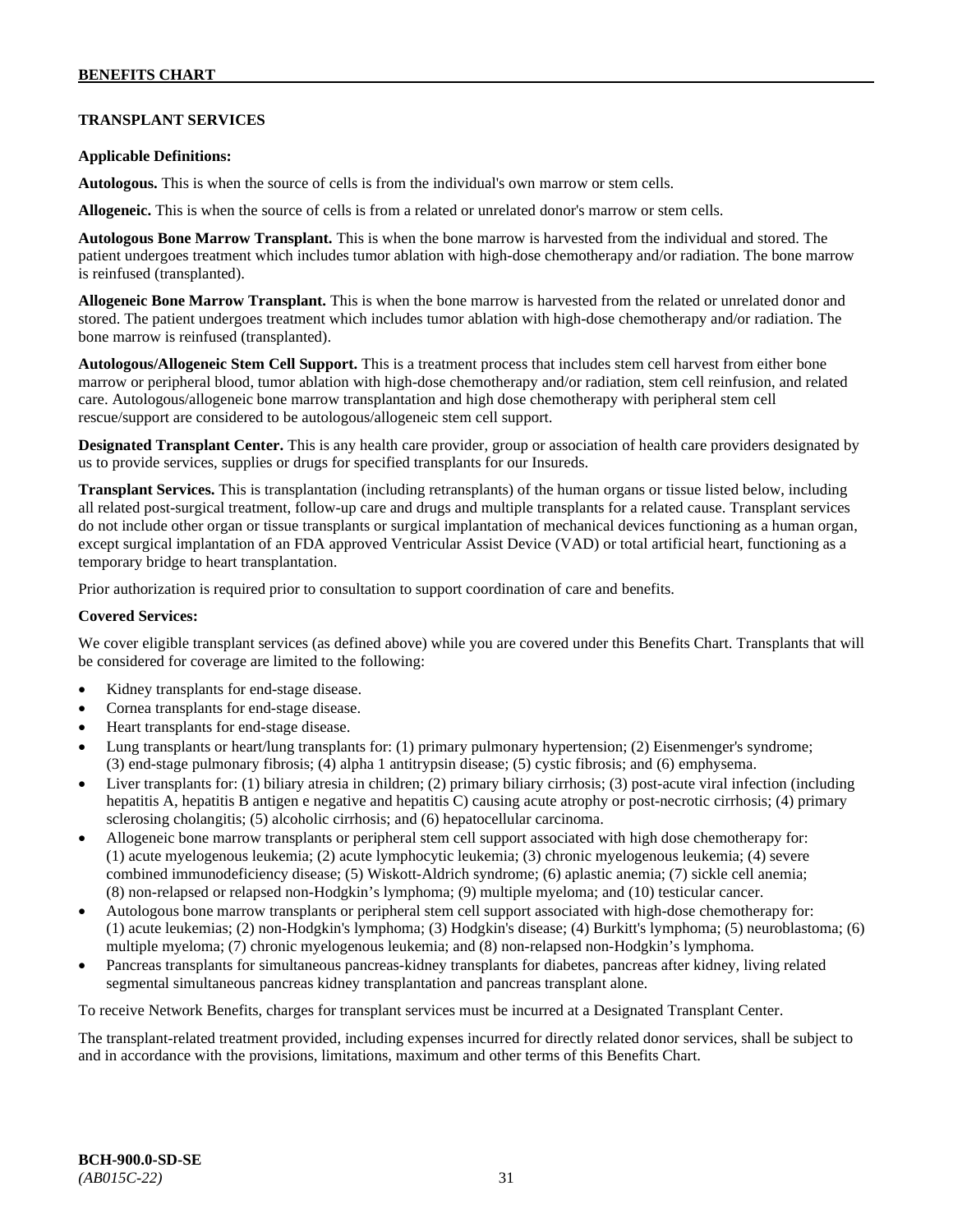Medical and hospital expenses of the donor are covered only when the recipient is an Insured and the transplant and directly related donor expenses have been prior authorized for coverage. Treatment of medical complications that may occur to the donor are not covered. Donors are not considered Insureds, and are therefore not eligible for the rights afforded to Insureds under the Certificate.

The list of eligible transplant services and coverage determinations are based on established medical policies, which are subject to periodic review and modifications by the medical director.

| <b>Network Benefits</b>                          | <b>Non-Network Benefits</b>                          |
|--------------------------------------------------|------------------------------------------------------|
| See Network Inpatient Hospital Services benefit. | See Non-Network Inpatient Hospital Services benefit. |

#### **Transplant travel benefit for network benefits**

We may provide travel and lodging when an Insured needs a transplant and a designated transplant center is greater than 100 miles from the Insured's primary address.

This benefit is subject to our medical policies (medical coverage criteria). Coverage criteria are available by calling Member Services, or logging on to your "*my*HealthPartners" account a[t healthpartners.com.](http://www.healthpartners.com/)

When submitting receipts for travel and lodging, the Insured will need to attach a letter explaining that the receipts are in conjunction with an authorized organ or bone marrow transplant and include the recipient's name and member ID number or complete a Lodging and Travel Claim form with the receipts.

| <b>Network Benefits</b>                                                                                                                                                                                                                                                                                  | <b>Non-Network Benefits</b> |
|----------------------------------------------------------------------------------------------------------------------------------------------------------------------------------------------------------------------------------------------------------------------------------------------------------|-----------------------------|
| Transplant travel benefits are covered under the<br>Network transplant services benefit.                                                                                                                                                                                                                 | No coverage.                |
| Expenses for travel and lodging for the insured (the<br>transplant recipient) and one adult companion, or up to<br>two companions for a transplant recipient who is a<br>minor dependent, may be covered up to a maximum of<br>\$10,000 per transplant.<br>Lodging coverage is limited to \$100 per day. |                             |

# **Not Covered:**

- We consider the following transplants to be investigative and do not cover them: surgical implantation of mechanical devices functioning as a permanent substitute for human organ, non-human organ implants and/or transplants and other transplants not specifically listed in this Benefits Chart.
- See "Services Not Covered" in the Certificate.